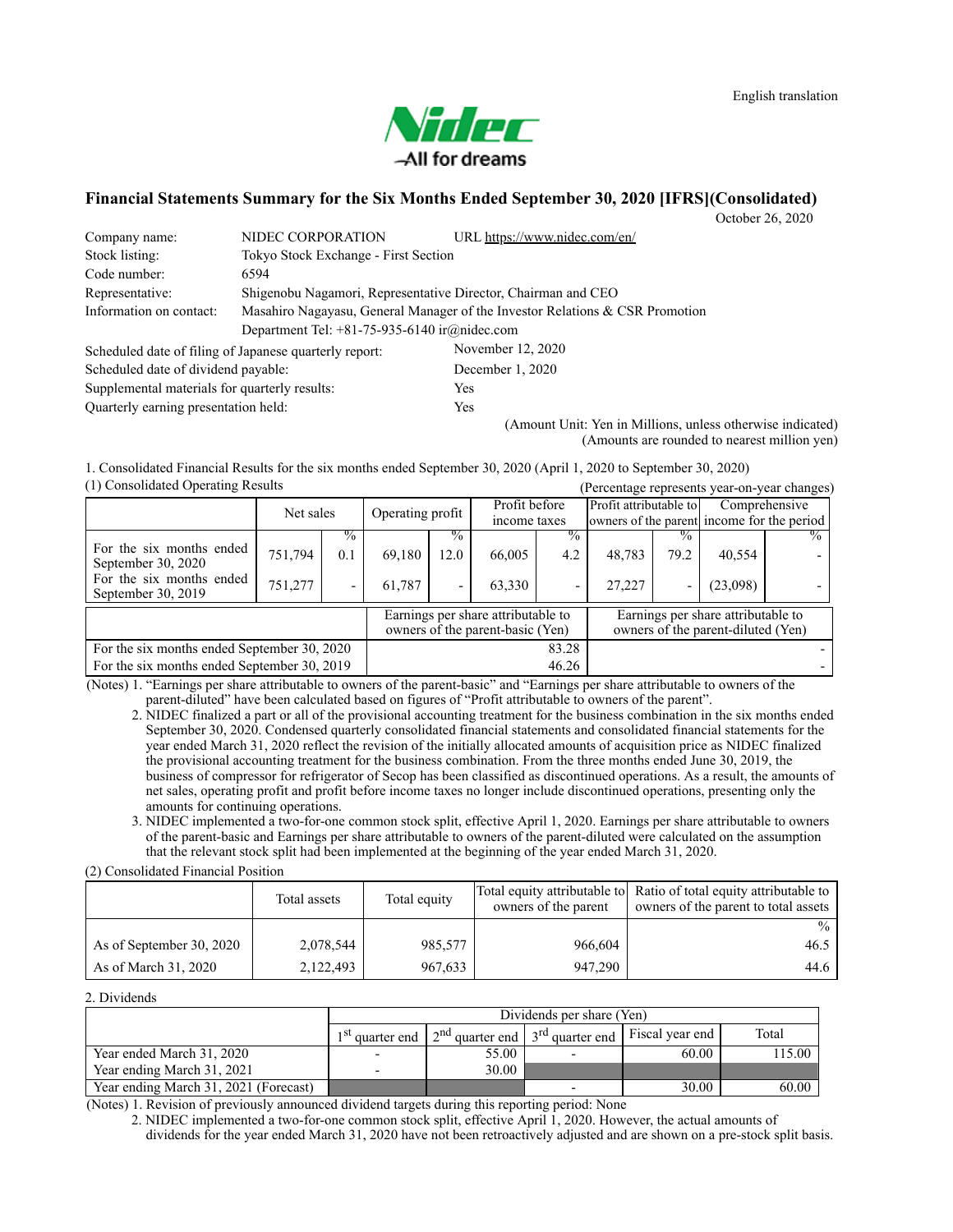3. Forecast of Consolidated Financial Performance for the Year ending March 31, 2021 (April 1, 2020 to March 31, 2021)

|                                                                                                                                                                                                                                                                                                                                                                                     |           |               |                  |               |                                                                       |               |                                                |               | (Percentage represents year-on-year changes)                        |
|-------------------------------------------------------------------------------------------------------------------------------------------------------------------------------------------------------------------------------------------------------------------------------------------------------------------------------------------------------------------------------------|-----------|---------------|------------------|---------------|-----------------------------------------------------------------------|---------------|------------------------------------------------|---------------|---------------------------------------------------------------------|
|                                                                                                                                                                                                                                                                                                                                                                                     | Net sales |               | Operating profit |               | Profit before<br>income taxes                                         |               | Profit attributable to<br>owners of the parent |               | Earnings per share<br>attributable to owners<br>of the parent-basic |
|                                                                                                                                                                                                                                                                                                                                                                                     |           | $\frac{0}{0}$ |                  | $\frac{0}{0}$ |                                                                       | $\frac{0}{0}$ |                                                | $\frac{0}{0}$ | (Yen)                                                               |
| Fiscal year end                                                                                                                                                                                                                                                                                                                                                                     | 1,550,000 | 1.0           | 140,000          | 29.0          | 136,000                                                               | 29.3          | 105,000                                        | 79.6          | 179.26                                                              |
| (Note) Revision of the previously announced financial performance forecast during this reporting period: Yes                                                                                                                                                                                                                                                                        |           |               |                  |               |                                                                       |               |                                                |               |                                                                     |
| <b>Notes</b><br>(1) Changes in Significant Subsidiaries during This Period (changes in "specified subsidiaries" (tokutei kogaisha)<br>resulting in the change in scope of consolidation)<br>(2) Changes in Accounting Policies and Changes in Accounting Estimates:<br>1. Changes in accounting policies required by IFRS<br>2. Changes in accounting policies due to other reasons |           |               |                  |               | : None<br>: None<br>: None                                            |               |                                                |               |                                                                     |
| 3. Changes in accounting estimates                                                                                                                                                                                                                                                                                                                                                  |           |               |                  |               | : None                                                                |               |                                                |               |                                                                     |
| (3) Number of Shares Issued (Ordinary Shares)<br>1. Number of shares issued at the end of the period (including treasury stock):<br>As of September 30, 2020: 596,284,468<br>2. Number of treasury stock at the end of the period:<br>As of September 30, 2020: 10,551,320                                                                                                          |           |               |                  |               | As of March 31, 2020: 596,284,468<br>As of March 31, 2020: 10,530,534 |               |                                                |               |                                                                     |

For the six months ended September 30, 2020: 585,733,592 For the six months ended September 30, 2019: 588,587,131 3. Weighted-average number of shares outstanding during the period:

(Note) NIDEC implemented a two-for-one common stock split, effective April 1, 2020. Number of shares issued (ordinary shares) was calculated on the assumption that the relevant stock split had been implemented at the beginning of the year ended March 31, 2020.

\*This quarterly report is not subject to quarterly review procedures by certified public accountants or an auditing firm. \*Explanation for appropriate use of forecast and other notes

Forward-looking statements, such as forecast of consolidated financial performance, stated in this document are based on information currently possessed by NIDEC or certain assumptions that NIDEC has deemed as rational. NIDEC cannot make any assurances that the contents mentioned in these forward-looking statements will ever materialize. Actual financial performance could be significantly different from NIDEC's expectations as a result of various factors. For the assumptions used and other notes, please refer to "1. Overview of Operating Results, Etc. (3). Explanation Regarding Future Forecast Information of Consolidated Financial Results" on page 12.

In this document, the terms "we", "us", "our" and "NIDEC" refer to Nidec Corporation and consolidated subsidiaries or, as the context may require, Nidec Corporation on a non-consolidated basis.

NIDEC finalized the provisional accounting treatment for the business combination in the six months ended September 30, 2020. Condensed quarterly consolidated financial statements and consolidated financial statements for the year ended March 31, 2020 reflect the revision of the initially allocated amounts of acquisition price as NIDEC finalized the provisional accounting treatment for the business combination.

From the three months ended June 30, 2019, the business of compressor for refrigerator of Secop has been classified as discontinued operations. As a result, the amounts of net sales, operating profit and profit before income taxes no longer include discontinued operations, presenting only the amounts for continuing operations.

Investor presentation materials relating to our financial results for the six months ended September 30, 2020 are expected to be published on our corporate website on October 26, 2020.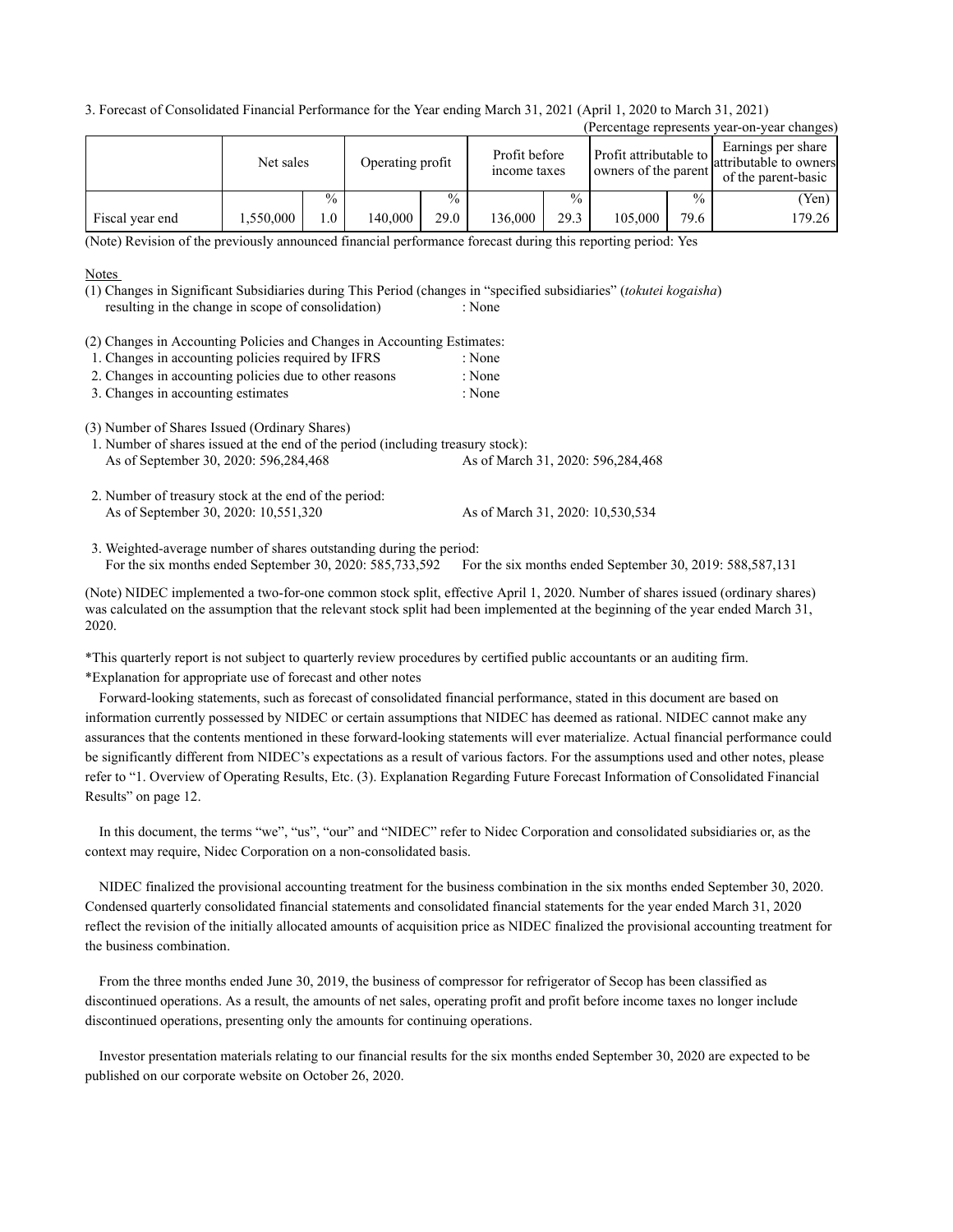# **1. Overview of Operating Results, Etc.**

### **(1) Overview of Operating Results for the Six Months Ended September 30, 2020**

### **1. Overview of Business Environment for the Six Months Ended September 30, 2020**

During the six months ended September 30, 2020, the global economy saw the International Monetary Fund (IMF)'s World Economic Outlook (WEO) forecasting a negative growth of 4.4% in 2020 due to the spread of the new coronavirus (COVID-19) infection, an upward revision of 0.8 points from June. Although the extent of deterioration has narrowed due to a huge financial stimulus, it is significantly worse than in 2009 (down 0.1%) during the global financial crisis. Major countries have launched huge fiscal stimulus measures of 12 trillion dollars in total, and the global economy is returning to a recovery trajectory from the July-September period, but the recovery process is expected to be slow as huge public and private debt constrains economic growth. According to WEO, the U.S. hastened to restart its economy, so the number of infected people is the largest in the world, but the economy is expected to recover faster than expected. Meanwhile China is expected to grow by 1.9%, the only country expected to witness a positive growth in 2020. In Japan, an increase in the number of infected people is relatively restrained, and the growth rate in 2020 is -5.3%, which is revised upward by 0.5 points from the forecast as of June, but it is still expected to grow at the same level as in 2009 (down 5.4%) immediately after the global financial crisis.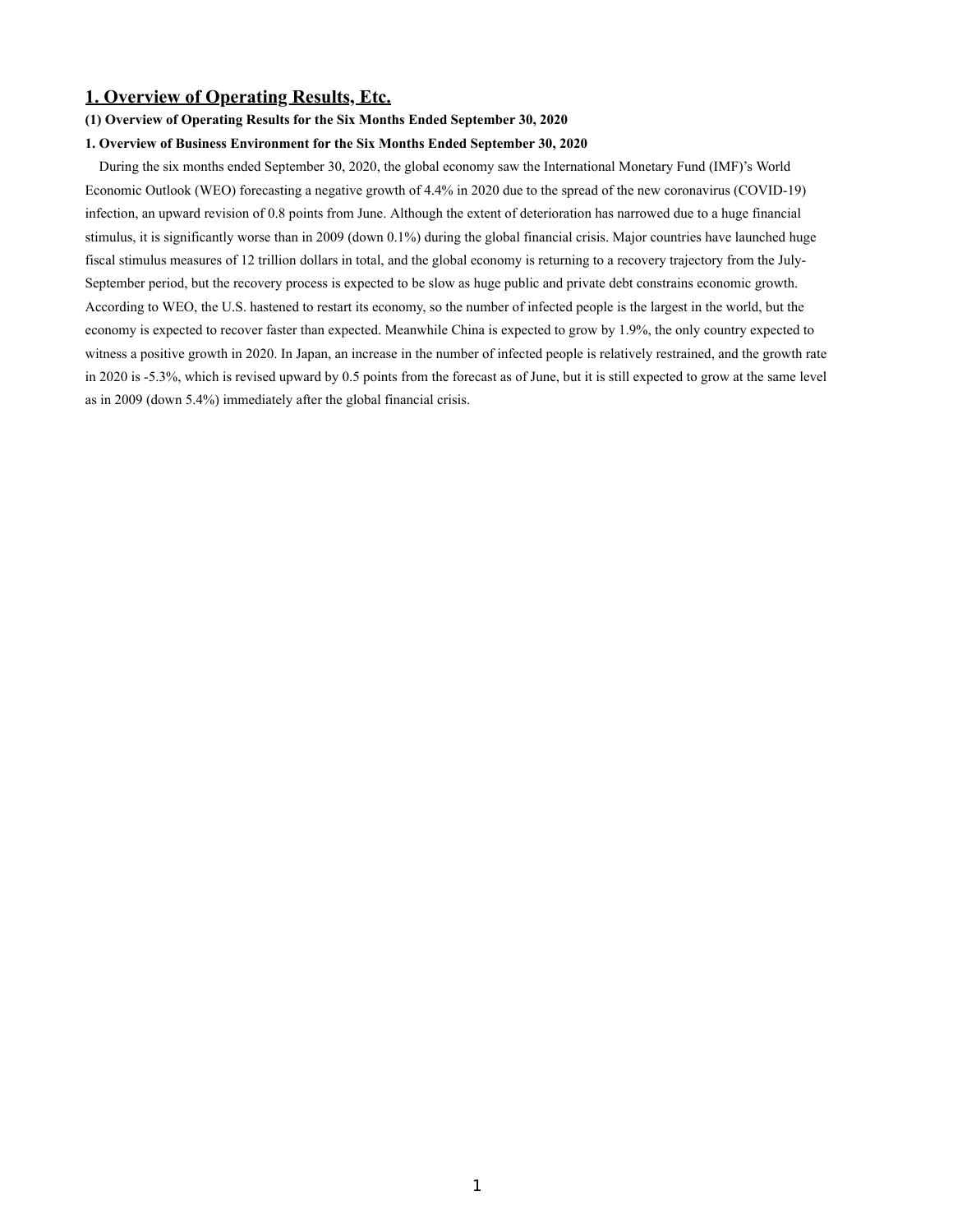### **2. Consolidated Operating Results**

|                                                  |                                        |         |                          | (Yen in millions) |
|--------------------------------------------------|----------------------------------------|---------|--------------------------|-------------------|
|                                                  | For the six months ended September 30, |         | Increase or              |                   |
|                                                  | 2019                                   | 2020    | decrease                 | Ratio of change   |
| Net sales                                        | 751,277                                | 751,794 | 517                      | $0.1\%$           |
| Operating profit                                 | 61,787                                 | 69,180  | 7,393                    | 12.0%             |
| Operating profit ratio                           | 8.2%                                   | $9.2\%$ | $\overline{\phantom{0}}$ |                   |
| Profit before income taxes                       | 63,330                                 | 66,005  | 2,675                    | $4.2\%$           |
| Profit for the period from continuing operations | 48,371                                 | 49,438  | 1,067                    | $2.2\%$           |
| Loss for the period from discontinued operations | (19, 955)                              | (99)    | 19,856                   |                   |
| Profit attributable to owners of the parent      | 27,227                                 | 48,783  | 21,556                   | 79.2%             |

**Consolidated Operating Results for the Six Months Ended September 30, 2020 ("this six-month period"), Compared to the Six Months Ended September 30, 2019 ("the same period of the prior year")**

Consolidated net sales from continuing operations increased 0.1% to ¥751,794 million for this six-month period compared to the same period of the prior year. Operating profit increased 12.0% to ¥69,180 million for this six-month period compared to the same period of the prior year mainly due to thorough manufacturing cost improvement, fixed cost rationalization, and others through WPR4 Project.

Profit before income taxes increased 4.2% to ¥66,005 million and profit for the period from continuing operations increased 2.2% to ¥49,438 million compared to the same period of the prior year, respectively.

Profit attributable to owners of the parent, including loss for the period from discontinued operations, increased 79.2% to ¥48,783 million, due to the loss related to sales of the business of compressor for refrigerator of Secop and others of the prior year.

The average exchange rate between the Japanese yen and the U.S. dollar for this six-month period was ¥106.92 to the U.S. dollar, which reflected an approximately 2% appreciation of the Japanese yen against the U.S. dollar, compared to the same period of the prior year. The average exchange rate between the Japanese yen and the Euro for this six-month period was ¥121.30 to the Euro, which reflected a slight appreciation of the Japanese yen against the Euro, compared to the same period of the prior year. The fluctuations of the foreign currency exchange rates had a negative effect on net sales by approximately ¥9,300 million and on operating profit by approximately ¥400 million for this six-month period compared to the same period of the prior year.

NIDEC finalized the provisional accounting treatment for the business combination in the six months ended September 30, 2020. Condensed quarterly consolidated financial statements for the six months ended September 30, 2019 reflect the revision of the initially allocated amounts of acquisition price as NIDEC finalized the provisional accounting treatment for the business combination. From the three months ended June 30, 2019, the business of compressor for refrigerator of Secop has been classified as discontinued operations. As a result, the amounts of net sales, operating profit and profit before income taxes no longer include discontinued operations, presenting only the amounts for continuing operations.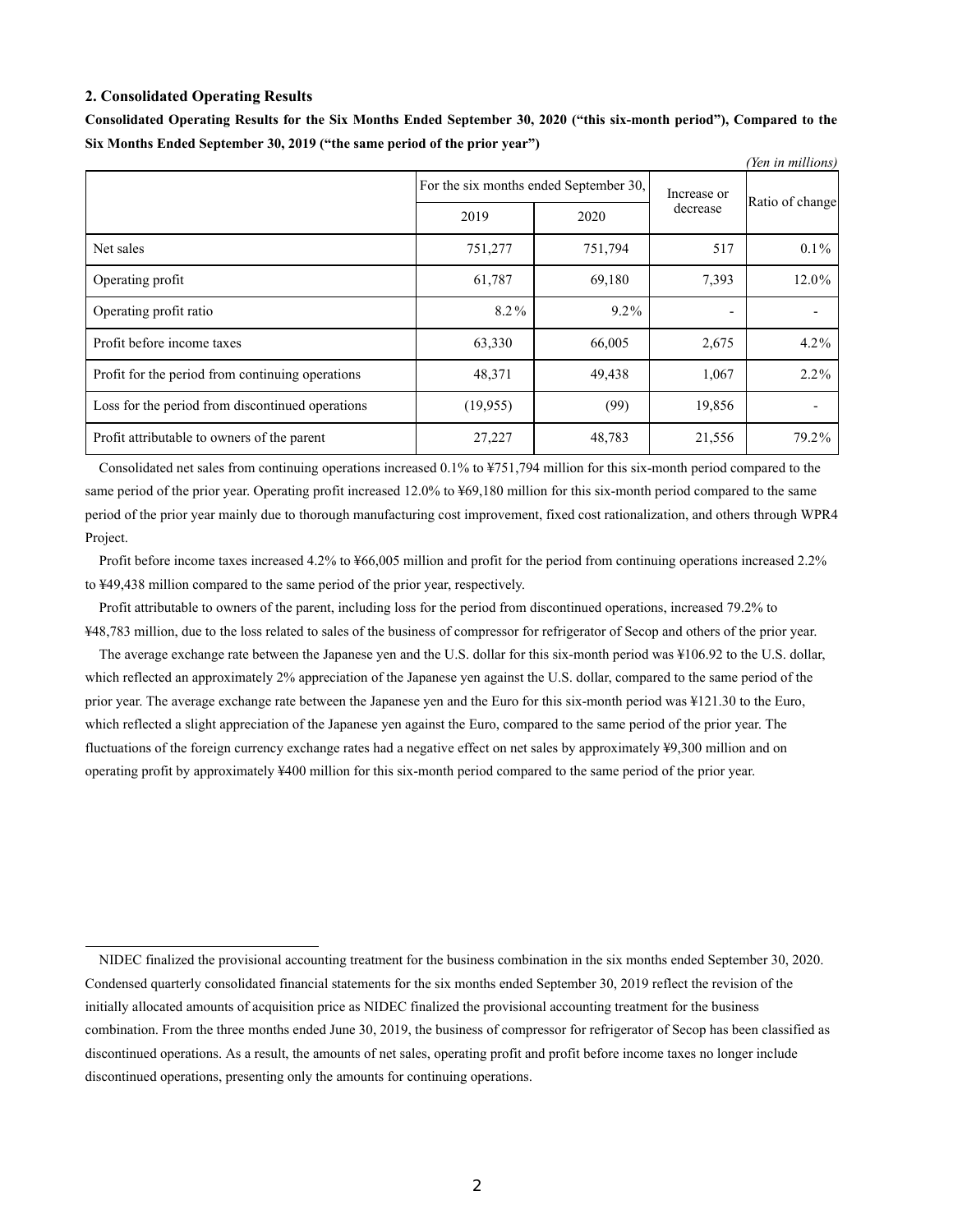### **Operating Results by Product Category for This Six-Month Period Compared to the Same Period of the Previous Year**

### **Small precision motors**

|                  |                                               |          |                                        |                          | (Yen in millions) |
|------------------|-----------------------------------------------|----------|----------------------------------------|--------------------------|-------------------|
|                  |                                               |          | For the six months ended September 30, |                          | Ratio of change   |
|                  |                                               | 2019     | 2020                                   | Increase or decrease     |                   |
|                  | Net sales to external customers               | 219,810  | 223,462                                | 3,652                    | $1.7\%$           |
|                  | Spindle motors for hard disk<br>drives (HDDs) | 77,614   | 84,206                                 | 6,592                    | $8.5\%$           |
|                  | Other small precision motors                  | 142,196  | 139,256                                | (2,940)                  | $(2.1)\%$         |
| Operating profit |                                               | 24,989   | 33,099                                 | 8,110                    | 32.5%             |
|                  | Operating profit ratio                        | $11.4\%$ | 14.8%                                  | $\overline{\phantom{0}}$ |                   |

Net sales of this category increased 1.7% to ¥223,462 million for this six-month period compared to the same period of the prior year. The fluctuations of the foreign currency exchange rates had a negative effect on net sales of this category by approximately ¥2,500 million for this six-month period compared to the same period of the prior year.

Net sales of spindle motors for HDDs increased 8.5% to ¥84,206 million for this six-month period compared to the same period of the prior year. The number of units sold of spindle motors for HDDs decreased approximately 10.2% compared to the same period of the prior year, but the sales increased due to strong sales of HDD motors for data centers and others. Net sales of other small precision motors decreased 2.1% to ¥139,256 million for this six-month period compared to the same period of the prior year.

Operating profit of this category increased 32.5% to ¥33,099 million for this six-month period compared to the same period of the prior year, mainly due to thorough manufacturing cost improvement and others. The fluctuations of the foreign currency exchange rates had a negative effect on operating profit of this category by approximately ¥300 million for this six-month period compared to the same period of the prior year.

### **Automotive products**

*(Yen in millions)*

|                                 | For the six months ended September 30, |         | Increase or decrease     | Ratio of change |  |
|---------------------------------|----------------------------------------|---------|--------------------------|-----------------|--|
|                                 | 2019                                   | 2020    |                          |                 |  |
| Net sales to external customers | 150,832                                | 149,135 | (1,697)                  | $(1.1)\%$       |  |
| Operating profit                | 13,582                                 | 4,397   | (9,185)                  | $(67.6)\%$      |  |
| Operating profit ratio          | $9.0\%$                                | $2.9\%$ | $\overline{\phantom{a}}$ |                 |  |

Net sales of this category decreased 1.1% to ¥149,135 million for this six-month period compared to the same period of the previous year. This decrease was due to significant decrease in sales of actuator products of Nidec Motors & Actuators and control valves of Nidec Tosok Corporation and others, while the impact of the acquisition of OMRON Automotive Electronics Co. Ltd. The fluctuations of the foreign currency exchange rates had a negative effect on net sales of this category by approximately ¥1,100 million for this six-month period compared to the same period of the previous year.

Operating profit of this category decreased 67.6% to ¥4,397 million for this six-month period compared to the same period of the previous year, due to the continued inclusion of development costs for traction motor systems (E-Axle) and others, whose demand is expanding rapidly, while improving all manufacturing costs through WPR4 Project with our total efforts. The fluctuations of the foreign currency exchange rates had a positive effect on operating profit of this category by approximately ¥200 million for this sixmonth period compared to the same period of the previous year.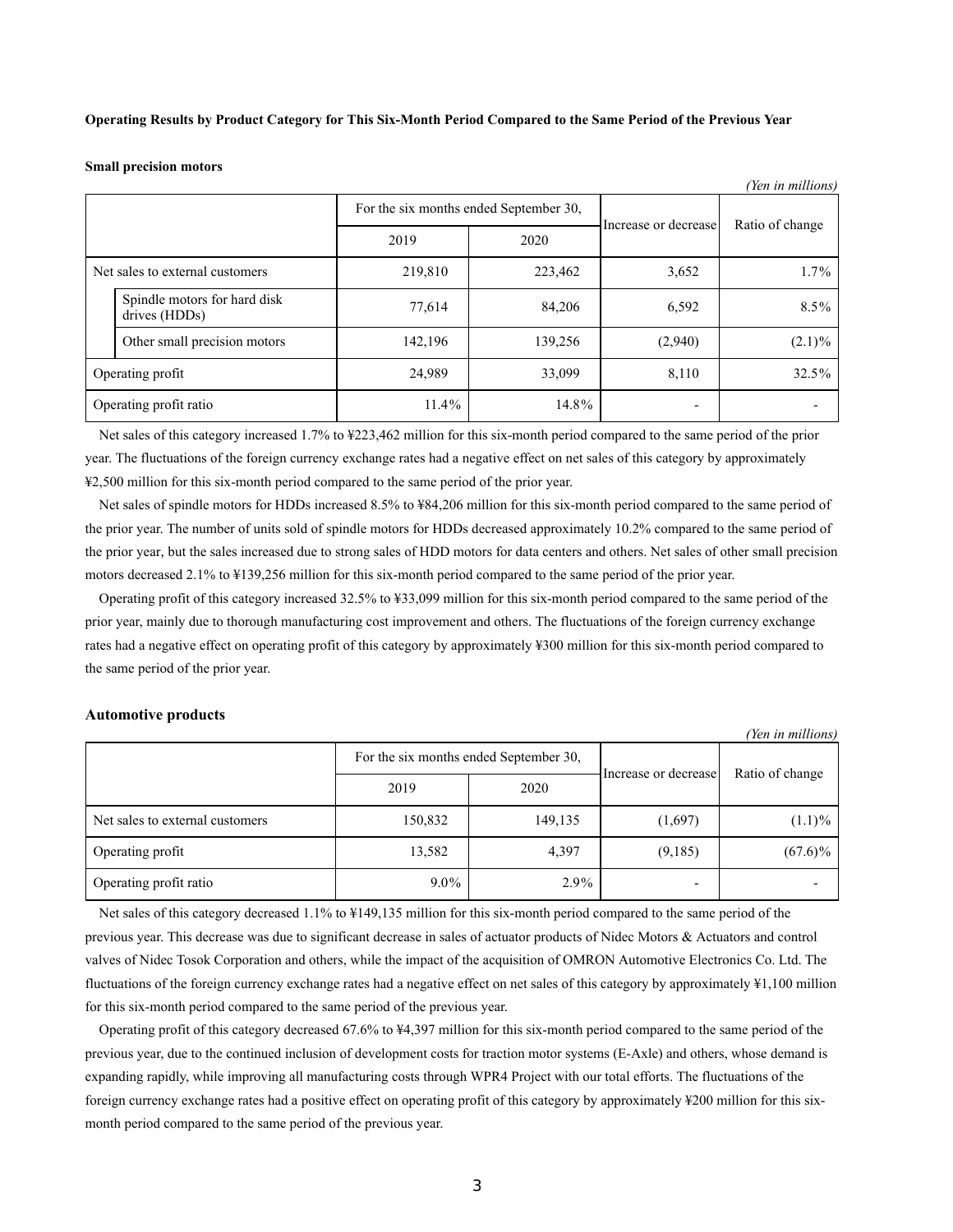### **Appliance, commercial and industrial products**

| Ten in muttons)                 |                                        |         |                      |                 |  |  |  |
|---------------------------------|----------------------------------------|---------|----------------------|-----------------|--|--|--|
|                                 | For the six months ended September 30, |         | Increase or decrease | Ratio of change |  |  |  |
|                                 | 2019                                   | 2020    |                      |                 |  |  |  |
| Net sales to external customers | 270,580                                | 273,334 | 2,754                | $1.0\%$         |  |  |  |
| Operating profit                | 18,615                                 | 22,022  | 3,407                | 18.3%           |  |  |  |
| Operating profit ratio          | $6.9\%$                                | 8.1%    |                      |                 |  |  |  |

Net sales of this category increased 1.0% to ¥273,334 million for this six-month period compared to the same period of the prior year, primarily due to the impact of the acquisition of Embraco. The fluctuations of the foreign currency exchange rates had a negative effect on net sales of this category by approximately ¥4,200 million for this six-month period compared to the same period of the previous year.

Operating profit of this category increased 18.3% to ¥22,022 million for this six-month period compared to the same period of the previous year, mainly due to manufacturing cost improvement and fixed cost rationalization. The fluctuations of the foreign currency exchange rates had a negative effect on operating profit of this category by ¥300 million for this six-month period compared to the same period of the previous year.

### **Machinery**

*(Yen in millions)*

*(Yen in millions)*

|                                 | For the six months ended September 30, |          | Increase or decrease     | Ratio of change |  |
|---------------------------------|----------------------------------------|----------|--------------------------|-----------------|--|
|                                 | 2019                                   | 2020     |                          |                 |  |
| Net sales to external customers | 76,980                                 | 74,650   | (2,330)                  | $(3.0)\%$       |  |
| Operating profit                | 11,189                                 | 12,329   | 1,140                    | $10.2\%$        |  |
| Operating profit ratio          | 14.5%                                  | $16.5\%$ | $\overline{\phantom{a}}$ |                 |  |

Net sales of this category decreased 3.0% to ¥74,650 million for this six-month period compared to the same period of the previous year, due to lower sales in card readers and speed reducers and other factors.

Operating profit of this category increased 10.2% to ¥12,329 million for this six-month period compared to the same period of the previous year, due to the effect of manufacturing cost improvement and fixed cost rationalization, despite a decrease in profit due to the decrease in sales.

### **Electronic and optical components**

*(Yen in millions)*

|                                 |                                        |        |                          | ICH III MUUTONSI |  |
|---------------------------------|----------------------------------------|--------|--------------------------|------------------|--|
|                                 | For the six months ended September 30, |        | Increase or decrease     |                  |  |
|                                 | 2019                                   | 2020   |                          | Ratio of change  |  |
| Net sales to external customers | 30,805                                 | 29,607 | (1,198)                  | $(3.9)\%$        |  |
| Operating profit                | 2,388                                  | 3,317  | 929                      | 38.9%            |  |
| Operating profit ratio          | $7.8\%$                                | 11.2%  | $\overline{\phantom{a}}$ |                  |  |

Net sales of this category decreased 3.9% to ¥29,607 million for this six-month period compared to the same period of the previous year.

Operating profit of this category increased 38.9% to ¥3,317 million for this six-month period compared to the same period of the previous year, due to manufacturing cost improvement.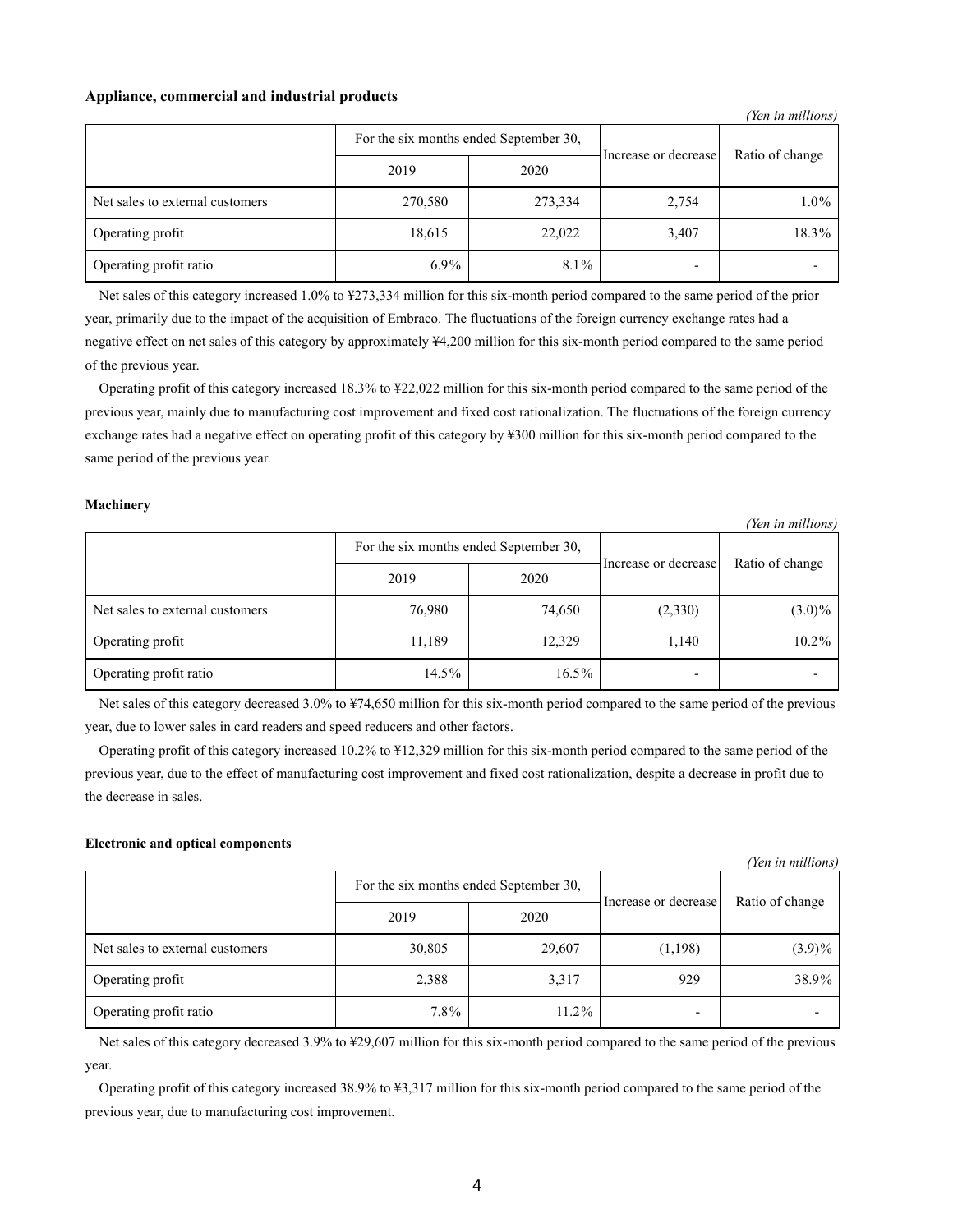# **Other products**

*(Yen in millions)*

|                                 | For the six months ended September 30, |       | Increase or decrease     | Ratio of change |  |
|---------------------------------|----------------------------------------|-------|--------------------------|-----------------|--|
|                                 | 2019                                   | 2020  |                          |                 |  |
| Net sales to external customers | 2,270                                  | 1,606 | (664)                    | $(29.3)\%$      |  |
| Operating profit                | 332                                    | 181   | (151)                    | $(45.5)\%$      |  |
| Operating profit ratio          | 14.6%                                  | 11.3% | $\overline{\phantom{0}}$ |                 |  |

Net sales of this category decreased 29.3% to ¥1,606 million and operating profit of this category decreased 45.5% to ¥181 million for this six-month period compared to the same period of the prior year.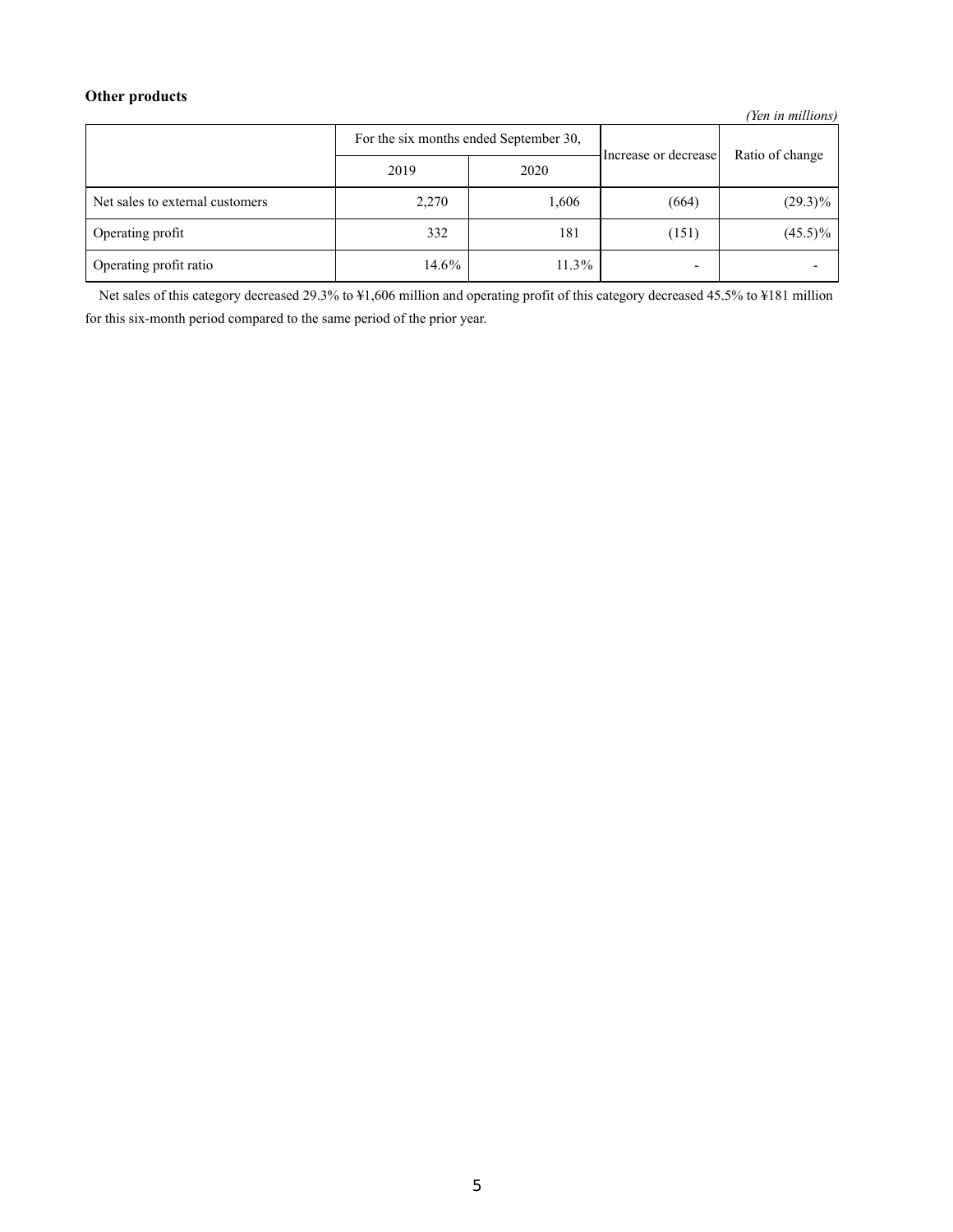# **Consolidated Operating Results for the Three Months Ended September 30, 2020 ("2Q"), Compared to the Previous Three Months Ended June 30, 2020 ("1Q")**

| (Yen in millions)                                   |                            |                    |                          |                 |  |
|-----------------------------------------------------|----------------------------|--------------------|--------------------------|-----------------|--|
|                                                     | For the three months ended |                    | Increase or decrease     |                 |  |
|                                                     | June 30, 2020              | September 30, 2020 |                          | Ratio of change |  |
| Net sales                                           | 336,876                    | 414,918            | 78,042                   | 23.2%           |  |
| Operating profit                                    | 27,793                     | 41,387             | 13,594                   | 48.9%           |  |
| Operating profit ratio                              | 8.3%                       | $10.0\%$           | $\overline{\phantom{a}}$ |                 |  |
| Profit before income taxes                          | 27,410                     | 38,595             | 11,185                   | 40.8%           |  |
| Profit for the period from continuing<br>operations | 20,461                     | 28,977             | 8,516                    | 41.6%           |  |
| Loss for the period from discontinued<br>operations | (74)                       | (25)               | 49                       |                 |  |
| Profit attributable to owners of the parent         | 20,058                     | 28,725             | 8,667                    | 43.2%           |  |

Consolidated net sales from continuing operations increased 23.2% to ¥414,918 million for 2Q compared to 1Q, renewing the highest record of the quarterly consolidated accounting period. Operating profit increased 48.9% to ¥41,387 million for 2Q compared to 1Q due to thorough manufacturing cost improvement, fixed cost rationalization, and others through WPR4 Project. The operating profit ratio recovered to double digits at 10.0%. Profit before income taxes increased 40.8% to ¥38,595 million and profit for the period from continuing operations increased 41.6% to ¥28,977 million for 2Q compared to 1Q.

Profit attributable to owners of the parent, including loss for the period from discontinued operations, increased 43.2% to ¥28,725 million for 2Q compared to 1Q.

The average exchange rate between the Japanese yen and the U.S. dollar for 2Q was ¥106.22 to the U.S. dollar, which reflected an approximately 1% appreciation of the Japanese yen against the U.S. dollar, compared to 1Q. The average exchange rate between the Japanese yen and the Euro for 2Q was ¥124.11 to the Euro, which reflected an approximately 5% depreciation of the Japanese yen against the Euro, compared to 1Q. The fluctuations of the foreign currency exchange rates had a negative effect on net sales by approximately ¥1,000 million and a negative effect on operating profit by approximately ¥500 million for 2Q compared to 1Q.

NIDEC finalized the provisional accounting treatment for the business combination in the six months ended September 30, 2020. Condensed quarterly consolidated financial statements for the three months ended June 30, 2020 reflect the revision of the initially allocated amounts of acquisition price as NIDEC finalized the provisional accounting treatment for the business combination. From the three months ended June 30, 2019, the business of compressor for refrigerator of Secop has been classified as discontinued operations. As a result, the amounts of net sales, operating profit and profit before income taxes no longer include discontinued operations, presenting only the amounts for continuing operations.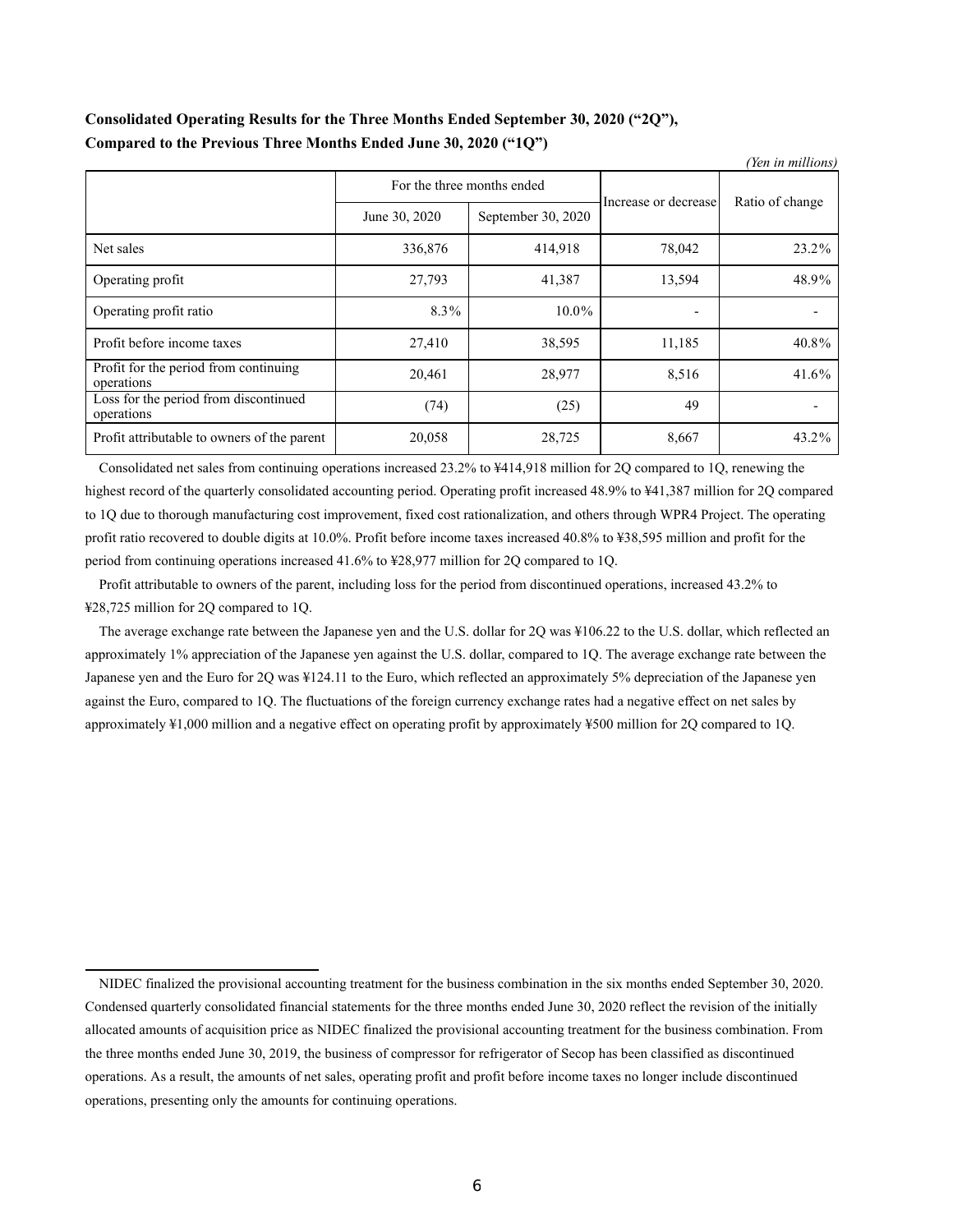### **Operating Results by Product Category for 2Q Compared to 1Q**

### **Small precision motors**

| (Yen in millions) |                                               |                            |                    |                      |                 |
|-------------------|-----------------------------------------------|----------------------------|--------------------|----------------------|-----------------|
|                   |                                               | For the three months ended |                    |                      |                 |
|                   |                                               | June 30, 2020              | September 30, 2020 | Increase or decrease | Ratio of change |
|                   | Net sales to external customers               | 104,418                    | 119,044            | 14,626               | 14.0%           |
|                   | Spindle motors for hard disk<br>drives (HDDs) | 37,043                     | 47,163             | 10,120               | 27.3%           |
|                   | Other small precision motors                  | 67,375                     | 71,881             | 4,506                | $6.7\%$         |
|                   | Operating profit                              | 14,283                     | 18,816             | 4,533                | 31.7%           |
|                   | Operating profit ratio                        | 13.7%                      | 15.8%              |                      |                 |

Net sales of this category increased 14.0% to ¥119,044 million and the impact of foreign exchange rates decreased sales by approximately ¥700 million for 2Q compared to 1Q.

Net sales of spindle motors for HDDs increased 27.3% to ¥47,163 million for 2Q compared to 1Q. The number of units sold of spindle motors for HDDs increased approximately 25.4% for 2Q compared to 1Q. Net sales of other small precision motors increased 6.7% to ¥71,881 million for 2Q compared to 1Q.

Operating profit of this category increased 31.7% to ¥18,816 million for 2Q compared to 1Q, due to the increase in sales and others. The impact of foreign exchange rates decreased operating profit by approximately ¥200 million for 2Q compared to 1Q.

### **Automotive products**

|                                 |               |                            |                          | (Yen in millions) |
|---------------------------------|---------------|----------------------------|--------------------------|-------------------|
|                                 |               | For the three months ended | Increase or decrease     | Ratio of change   |
|                                 | June 30, 2020 | September 30, 2020         |                          |                   |
| Net sales to external customers | 56,797        | 92,338                     | 35,541                   | 62.6%             |
| Operating profit (loss)         | (258)         | 4,655                      | 4,913                    |                   |
| Operating profit ratio          | $(0.5)\%$     | $5.0\%$                    | $\overline{\phantom{a}}$ |                   |

Net sales of this category increased 62.6% to ¥92,338 million for 2Q compared to 1Q, mainly due to an increase in sales of automotive electronics components and actuator products. The fluctuations of the foreign currency exchange rates had a positive effect on net sales of this category by approximately ¥900 million for 2Q compared to 1Q.

Operating profit of this category increased ¥4,913 million to ¥4,655 million for 2Q compared to 1Q due to the improvement of all manufacturing costs through WPR4 project with our total efforts, while continually including development costs for traction motor system (E-Axle) and others, whose demand is expanding rapidly. Operating profit ratio of existing products other than traction motors recovered to double digits due to the increase in sales and manufacturing cost improvements through the WPR4 project. The fluctuations of the foreign exchange rates had a positive effect on operating profit of this category by approximately ¥200 million for 2Q compared to 1Q.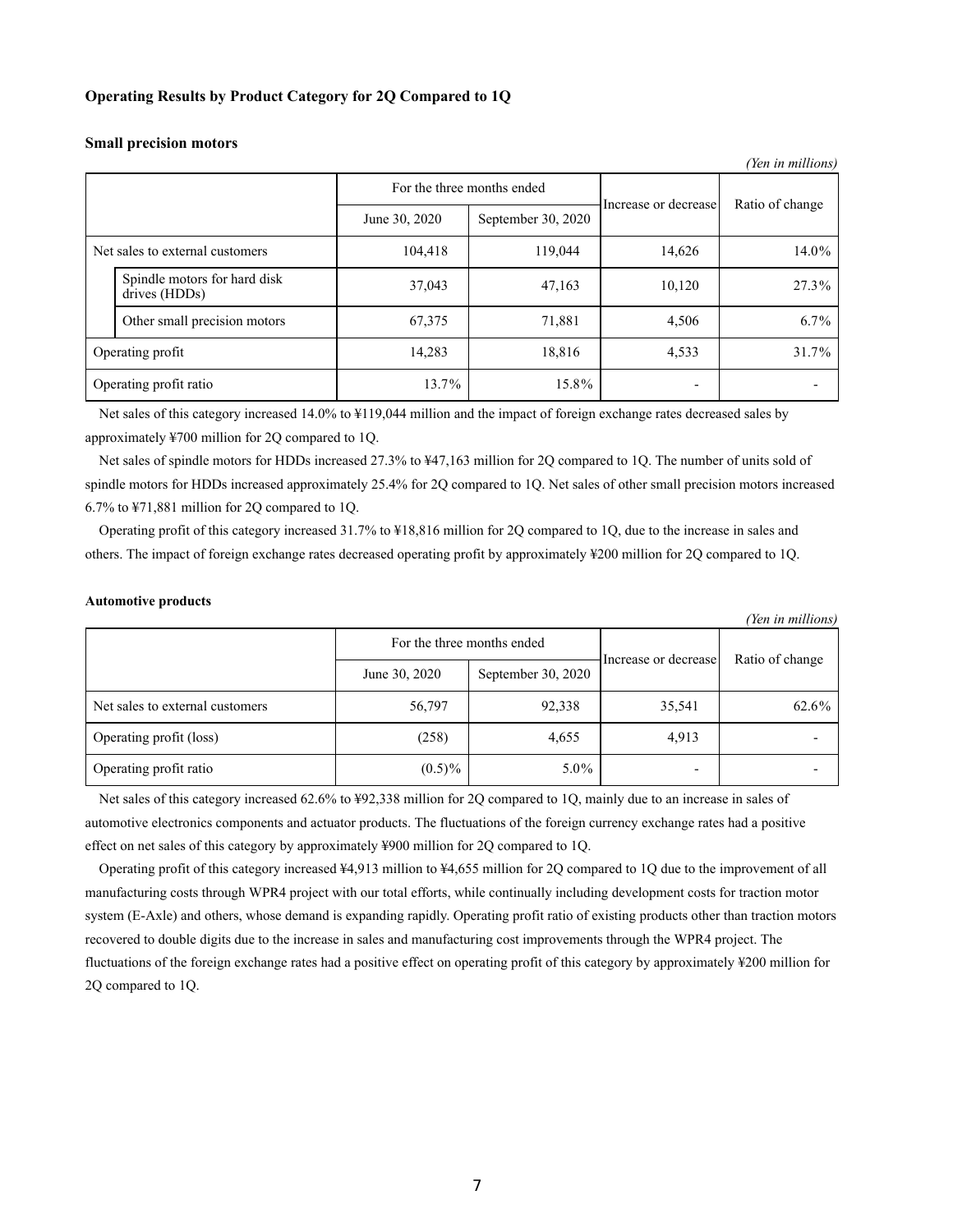### **Appliance, commercial and industrial products**

|                                 |               |                            |                      | (Yen in millions) |
|---------------------------------|---------------|----------------------------|----------------------|-------------------|
|                                 |               | For the three months ended | Increase or decrease | Ratio of change   |
|                                 | June 30, 2020 | September 30, 2020         |                      |                   |
| Net sales to external customers | 125,096       | 148,238                    | 23,142               | 18.5%             |
| Operating profit                | 8,967         | 13,055                     | 4,088                | 45.6%             |
| Operating profit ratio          | $7.2\%$       | $8.8\%$                    |                      |                   |

Net sales of this category increased 18.5% to ¥148,238 million for 2Q compared to 1Q, mainly due to the recovery of global demand. The fluctuations of the foreign currency exchange rates had a negative effect on net sales of this category by approximately ¥1,000 million for 2Q compared to 1Q.

Operating profit of this category increased 45.6% to ¥13,055 million for 2Q compared to 1Q, mainly due to an increasing sales, manufacturing cost improvement and fixed cost rationalization. The fluctuations of the foreign currency exchange rates had a negative effect on operating profit of this category by approximately ¥200 million for 2Q compared to 1Q.

### **Machinery**

|                                 |               |                                                    |       | (Yen in millions) |
|---------------------------------|---------------|----------------------------------------------------|-------|-------------------|
|                                 |               | For the three months ended<br>Increase or decrease |       | Ratio of change   |
|                                 | June 30, 2020 | September 30, 2020                                 |       |                   |
| Net sales to external customers | 35,729        | 38,921                                             | 3,192 | 8.9%              |
| Operating profit                | 6,181         | 6,148                                              | (33)  | $(0.5)\%$         |
| Operating profit ratio          | $17.3\%$      | 15.8%                                              |       |                   |

Net sales of this category increased 8.9% to ¥38,921 million for 2Q compared to 1Q, mainly due to an increase in sales of LCD panel handling robots and others. Operating profit of this category decreased 0.5% to ¥6,148 million for 2Q compared to 1Q due to a deterioration in the product mix and other factors, despite an increase in profit due to the increase in sales.

### **Electronic and optical components**

| (Yen in millions)               |               |                            |                          |                 |  |
|---------------------------------|---------------|----------------------------|--------------------------|-----------------|--|
|                                 |               | For the three months ended |                          | Ratio of change |  |
|                                 | June 30, 2020 | September 30, 2020         | Increase or decrease     |                 |  |
| Net sales to external customers | 14,086        | 15,521                     | 1,435                    | 10.2%           |  |
| Operating profit                | 1,496         | 1,821                      | 325                      | 21.7%           |  |
| Operating profit ratio          | $10.6\%$      | $11.7\%$                   | $\overline{\phantom{a}}$ |                 |  |

Net sales of this category increased 10.2% to ¥15,521 million for 2Q compared to 1Q and operating profit of this category increased 21.7% to ¥1,821 million for 2Q compared to 1Q, mainly due to an increasing sales.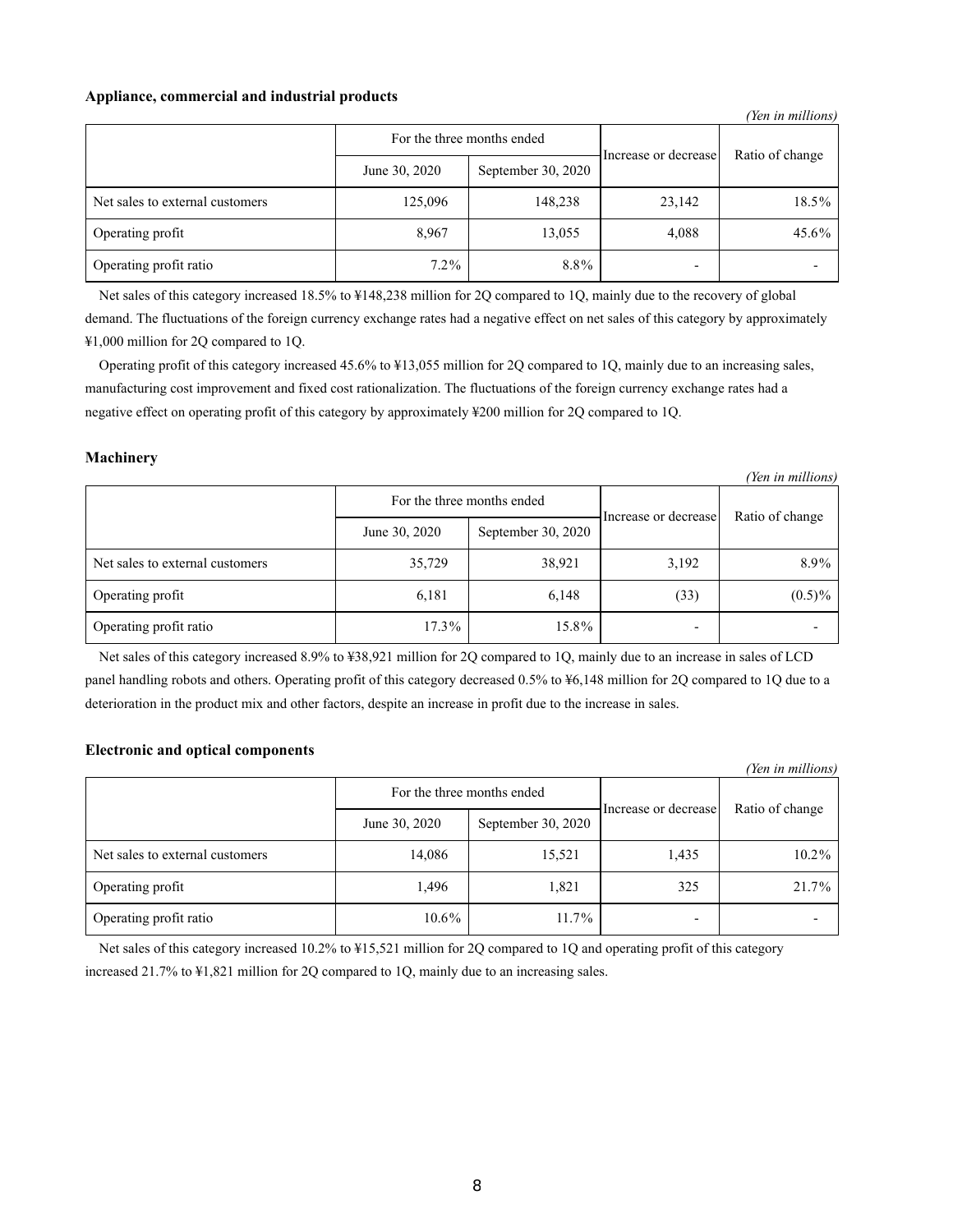# **Other products**

*(Yen in millions)*

|                                 |               | For the three months ended | Increase or decrease     | Ratio of change |
|---------------------------------|---------------|----------------------------|--------------------------|-----------------|
|                                 | June 30, 2020 | September 30, 2020         |                          |                 |
| Net sales to external customers | 750           | 856                        | 106                      | $14.1\%$        |
| Operating profit                | 84            | 97                         | 13                       | 15.5%           |
| Operating profit ratio          | 11.2%         | 11.3%                      | $\overline{\phantom{0}}$ |                 |

Net sales of this category increased 14.1% to ¥856 million for 2Q compared to 1Q and operating profit of this category increased 15.5% to ¥97 million for 2Q compared to 1Q.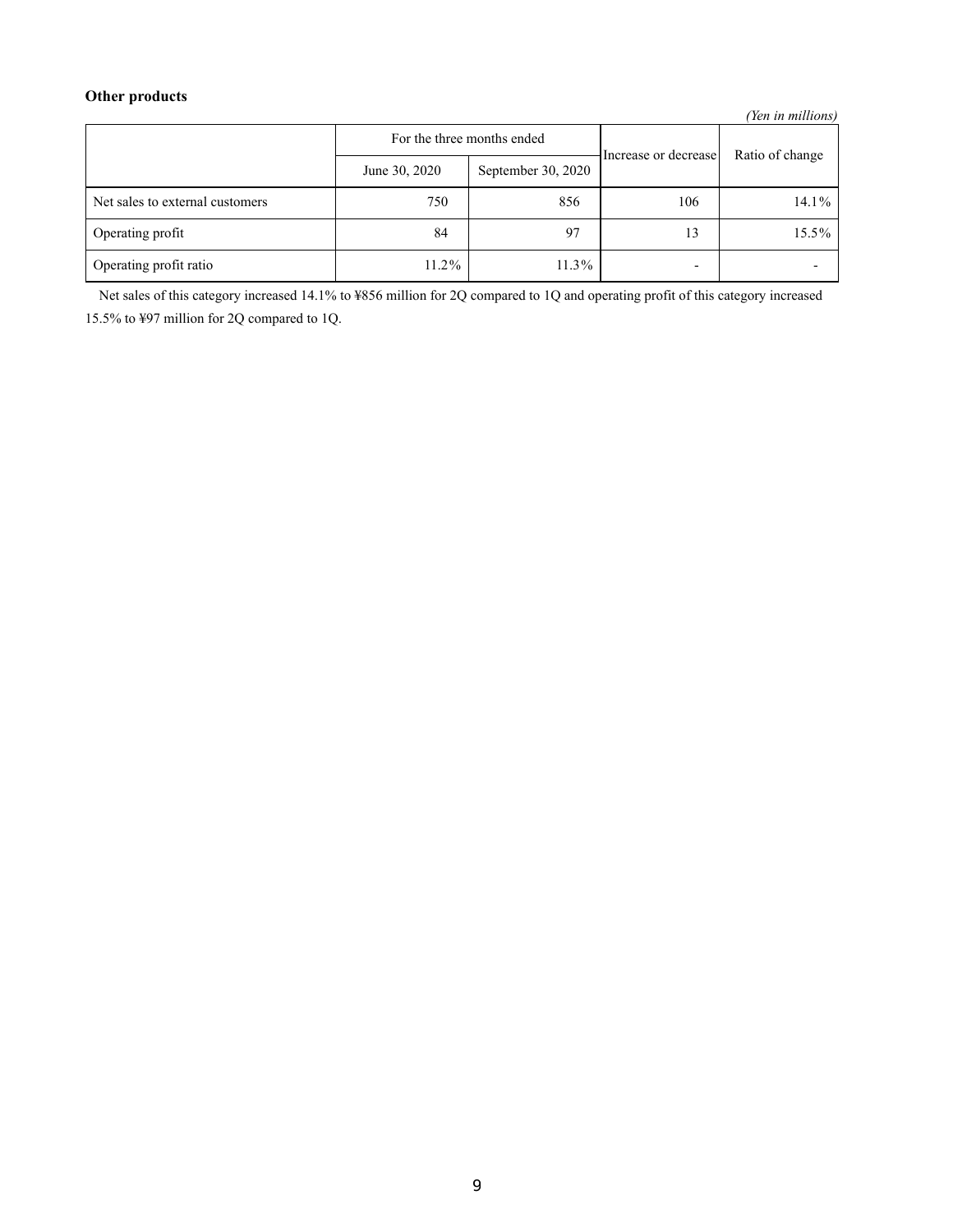### **(2) Financial Position**

| r ren in muuons                                                                         |                      |                             |                         |  |
|-----------------------------------------------------------------------------------------|----------------------|-----------------------------|-------------------------|--|
|                                                                                         | As of March 31, 2020 | As of September 30,<br>2020 | Increase or<br>decrease |  |
| Total assets                                                                            | 2,122,493            | 2,078,544                   | (43, 949)               |  |
| Total liabilities                                                                       | 1,154,860            | 1,092,967                   | (61, 893)               |  |
| Total equity attributable to owners of the parent                                       | 947,290              | 966,604                     | 19,314                  |  |
| Interest-bearing debt *1                                                                | 599,951              | 577,944                     | (22,007)                |  |
| Net interest-bearing debt *2                                                            | 392,965              | 402,090                     | 9,125                   |  |
| Debt ratio $(\%)$ *3                                                                    | 28.3                 | 27.8                        | (0.5)                   |  |
| Debt to equity ratio ("D/E ratio") (times) *4                                           | 0.63                 | 0.60                        | (0.03)                  |  |
| Net $D/E$ ratio (times) $*5$                                                            | 0.41                 | 0.42                        | 0.01                    |  |
| Ratio of total equity attributable to owners of the parent to total<br>assets $(\%)^*6$ | 44.6                 | 46.5                        | 1.9                     |  |

*(Yen in millions)*

(Notes) \*1. Interest-bearing debt: The sum of "short term borrowings", "long term debt due within one year" and "long term debt" on the consolidated statements of financial position

\*2. Net interest-bearing debt: Interest-bearing debt less "cash and cash equivalents"

\*3. Debt ratio: Interest-bearing debt divided by total assets

\*4. D/E ratio: Interest-bearing debt divided by total equity attributable to owners of the parent

\*5. Net D/E ratio: Net interest-bearing debt divided by total equity attributable to owners of the parent

\*6. Ratio of total equity attributable to owners of the parent to total assets: Total equity attributable to owners of the parent divided by total assets

Total assets decreased ¥43,949 million to ¥2,078,544 million as of September 30, 2020 compared to March 31, 2020. This was mainly due to decreases of ¥31,132 million in cash and cash equivalents, and ¥9,751 million in inventories.

Total liabilities decreased ¥61,893 million to ¥1,092,967 million as of September 30, 2020 compared to March 31, 2020. This was mainly due to decreases of ¥31,827 million in trade and other payables, and ¥22,007 million in interest-bearing debt. Specifically, short term borrowings decreased ¥11,242 million to ¥105,712 million, long term debt due within one year decreased ¥13,267 million to ¥98,607 million and long term debt increased ¥2,502 million to ¥373,625 million as of September 30, 2020 compared to March 31, 2020.

As a result, net interest-bearing debt increased to ¥402,090 million as of September 30, 2020 from ¥392,965 million as of March 31, 2020. The debt ratio that includes lease liabilities decreased to 27.8% as of September 30, 2020 from 28.3% as of March 31, 2020. The D/E ratio decreased to 0.60 times as of September 30, 2020 from 0.63 times as of March 31, 2020. The net D/E ratio increased to 0.42 times as of September 30, 2020 from 0.41 times as of March 31, 2020.

Total equity attributable to owners of the parent increased ¥19,314 million to ¥966,604 million as of September 30, 2020 compared to March 31, 2020. Ratio of total equity attributable to owners of the parent to total assets increased to 46.5% as of September 30, 2020 from 44.6% as of March 31, 2020. This was mainly due to an increase in retained earnings of ¥32,507 million, though there was a decrease in other components of equity of ¥9,419 million caused mainly by foreign currency translation adjustments.

NIDEC finalized the provisional accounting treatment for the business combination in the six months ended September 30, 2020. Consolidated financial statements for the year ended March 31, 2020 reflect the revision of the initially allocated amounts of acquisition price as NIDEC finalized the provisional accounting treatment for the business combination.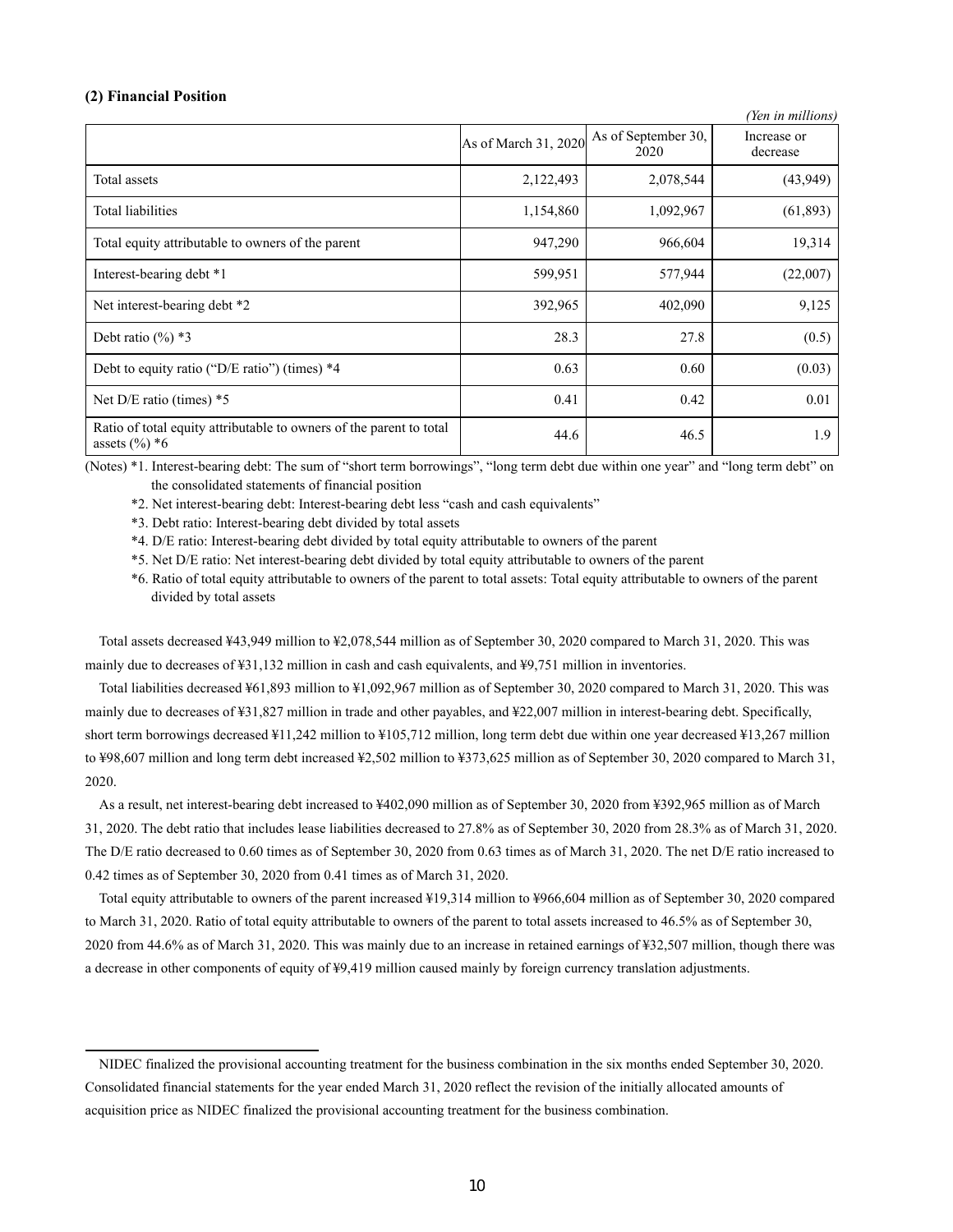### **Overview of Cash Flow**

*(Yen in millions)*

|                                                     | For the six months ended September 30, |           |                      |
|-----------------------------------------------------|----------------------------------------|-----------|----------------------|
|                                                     | 2019                                   | 2020      | Increase or decrease |
| Net cash provided by operating activities           | 73,848                                 | 76,114    | 2,266                |
| Net cash used in investing activities               | (180, 360)                             | (52, 287) | 128,073              |
| Free cash flow *1                                   | (106, 512)                             | 23,827    | 130,339              |
| Net cash (used in) provided by financing activities | 74,157                                 | (53,062)  | (127, 219)           |

(Note) \*1. Free cash flow: The sum of "net cash provided by operating activities" and "net cash used in investing activities".

Cash flows from operating activities for this six-month period came to a net cash inflow of ¥76,114 million. Compared to the same period of the prior year, the cash inflow from operating activities for this six-month period increased ¥2,266 million. This increase was mainly due to increases in profit for the period of ¥20,923 million and in inventories net changes year on year of ¥7,052 million. On the other hand, there was a decrease in loss from sales of discontinued operations of ¥18,282 million, and an increase in accounts receivable net changes year on year of ¥8,260 million.

Cash flows from investing activities for this six-month period came to a net cash outflow of ¥52,287 million. Compared to the same period of the prior year, the net cash outflow from investing activities for this six-month period decreased ¥128,073 million mainly due to decreases in acquisitions of business, net of cash acquired of ¥106,740 million, and in additions to property, plant and equipment of ¥24,203 million.

As a result, we had a positive free cash flow of ¥23,827 million for this six-month period, an increase of ¥130,339 million compared to a negative free cash flow of ¥106,512 million for the same period of the prior year.

Cash flows from financing activities for this six-month period came to a net cash outflow of ¥53,062 million. Compared to the same period of the prior year, the net cash outflow from financing activities for this six-month period increased ¥127,219 million mainly due to a decrease in proceeds from issuance of bonds of ¥50,000 million, an increase of redemption of bonds of ¥35,000 million, and a decrease of short term borrowings net changes year on year of ¥35,906 million.

As a result of the foregoing factors and the impact of foreign exchange fluctuations, the balance of cash and cash equivalents as of September 30, 2020 decreased ¥31,132 million to ¥175,854 million from March 31, 2020. All the above amounts include discontinued operations.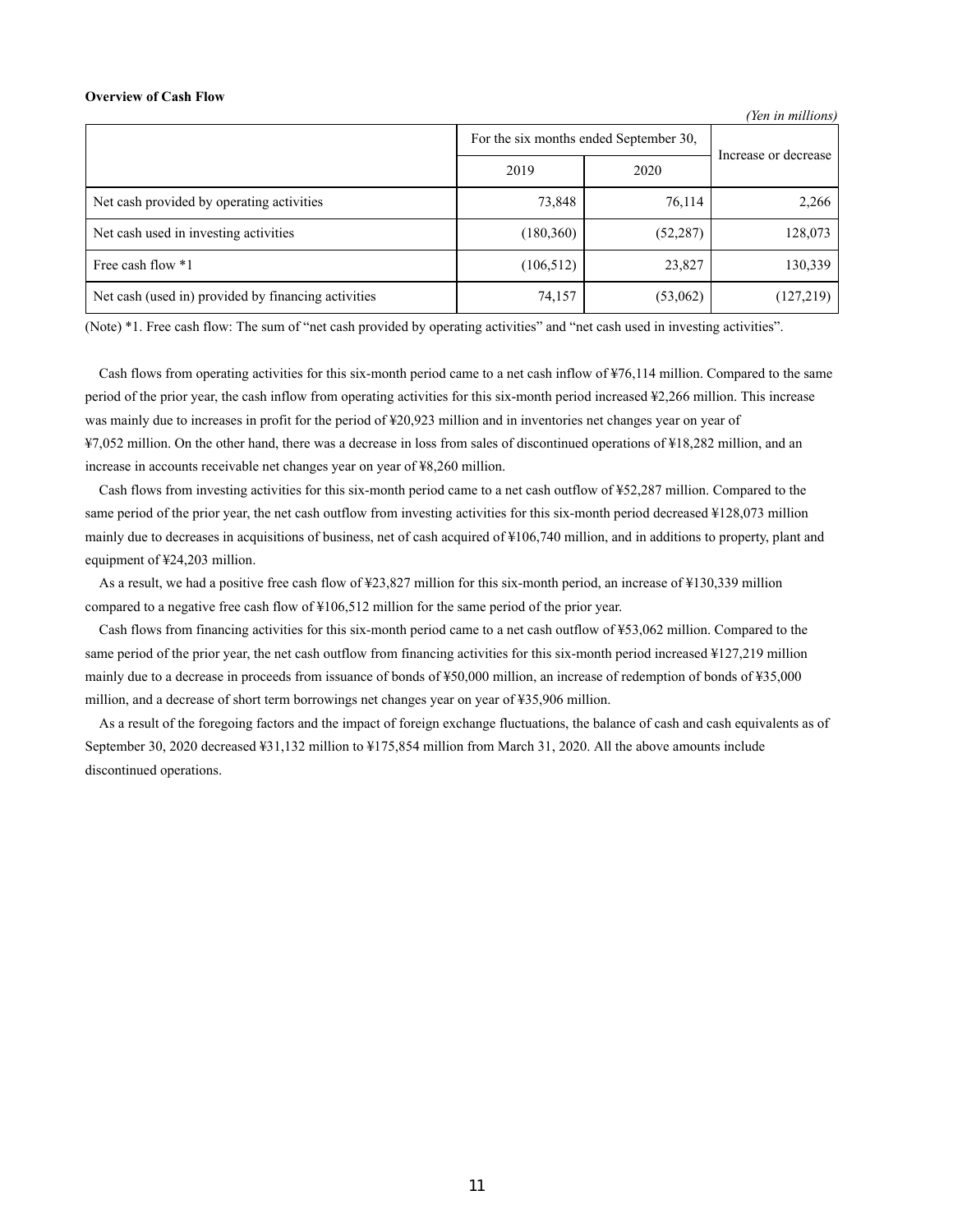### **(3) Explanation Regarding Future Forecast Information of Consolidated Financial Results**

Though the trend of the world economy is returning to a recovery trajectory by large-scale fiscal stimulus mainly in developed countries, it is expected that the unpredictable situation will continue due to the risk factors such as the spread of COVID-19 infection in the Americas, South Asia, Africa and others, the arrival of the second wave in Europe, deterioration of corporate performance, the U.S.-China tension, and the prospect of the U.S. presidential election.

Under such an environment, as the business forecasts in the six months ended September 30, 2020 was stronger than our expectations underlying our previous forecasts announced on July 21, 2020, we are revising our business forecasts for the year ending March 31, 2021.

The forecasts for the year ending March 31, 2021 described below are prepared based on an assumption that exchange rates are  $US$1 = $105$  and  $€1 = $117$ .

### **Forecast of Consolidated Financial Performance for the Year Ending March 31, 2021**

| Net sales                                   | $\text{\#1,550,000}$ million (101.0% compared to the previous fiscal year) |
|---------------------------------------------|----------------------------------------------------------------------------|
| Operating profit                            | $\text{\#140,000}$ million (129.0% compared to the previous fiscal year)   |
| Profit before income taxes                  | $\text{\#136,000}$ million (129.3% compared to the previous fiscal year)   |
| Profit attributable to owners of the parent | $\text{\#105,000}$ million (179.6% compared to the previous fiscal year)   |

### (Notes) 1. Consolidated performance is based on IFRS.

2. The calculations for the conversion of Asian currencies into Japanese yen also used the exchange rates,  $USS1 = 4105$ and  $\epsilon$ 1 = ¥117.

### **Cautionary Note Regarding Forward-Looking Statements**

Forward-looking statements, such as forecast of consolidated financial performance, stated in this document are based on information currently possessed by NIDEC or certain assumptions that NIDEC has deemed as rational. NIDEC cannot make any assurances that the contents mentioned in these forward-looking statements will ever materialize. Actual financial performance could be significantly different from NIDEC's expectations as a result of various factors.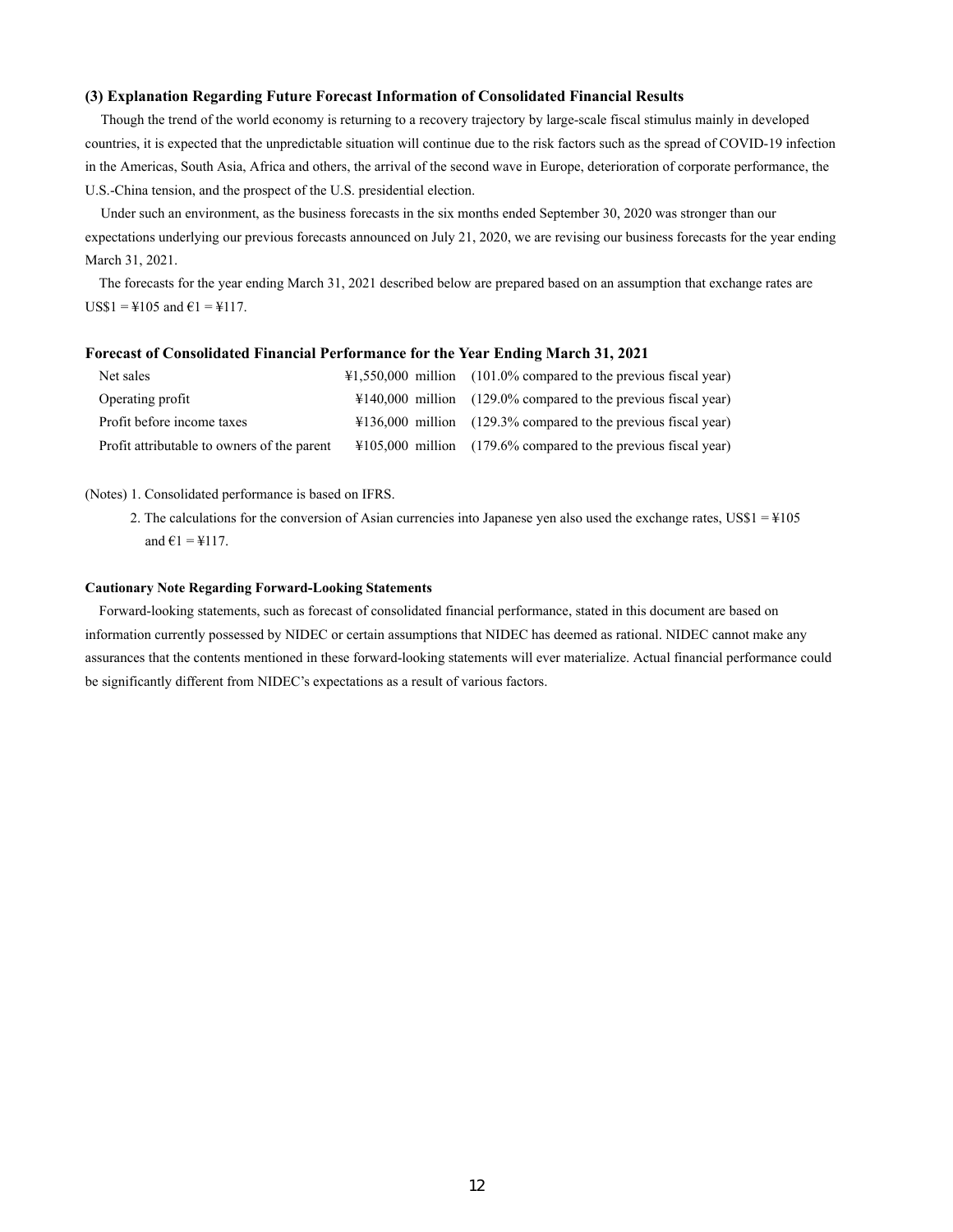|                                                   |                      | (Yen in millions)        |
|---------------------------------------------------|----------------------|--------------------------|
|                                                   | As of March 31, 2020 | As of September 30, 2020 |
| Assets                                            |                      |                          |
| Current assets                                    |                      |                          |
| Cash and cash equivalents                         | 206,986              | 175,854                  |
| Trade and other receivables                       | 394,259              | 402,872                  |
| Other financial assets                            | 913                  | 2,619                    |
| Income tax receivables                            | 12,885               | 9,231                    |
| Inventories                                       | 278,185              | 268,434                  |
| Other current assets                              | 40,309               | 40,269                   |
| Total current assets                              | 933,537              | 899,279                  |
| Non-current assets                                |                      |                          |
| Property, plant and equipment                     | 633,604              | 634,371                  |
| Goodwill                                          | 310,487              | 307,248                  |
| Intangible assets                                 | 191,653              | 189,327                  |
| Investments accounted for using the equity method | 3,294                | 3,065                    |
| Other investments                                 | 14,479               | 15,071                   |
| Other financial assets                            | 6,888                | 6,672                    |
| Deferred tax assets                               | 18,274               | 13,624                   |
| Other non-current assets                          | 10,277               | 9,887                    |
| Total non-current assets                          | 1,188,956            | 1,179,265                |
| Total assets                                      | 2,122,493            | 2,078,544                |

# **2. Condensed Quarterly Consolidated Financial Statements and Other Information**

**(1) Condensed Quarterly Consolidated Statements of Financial Position**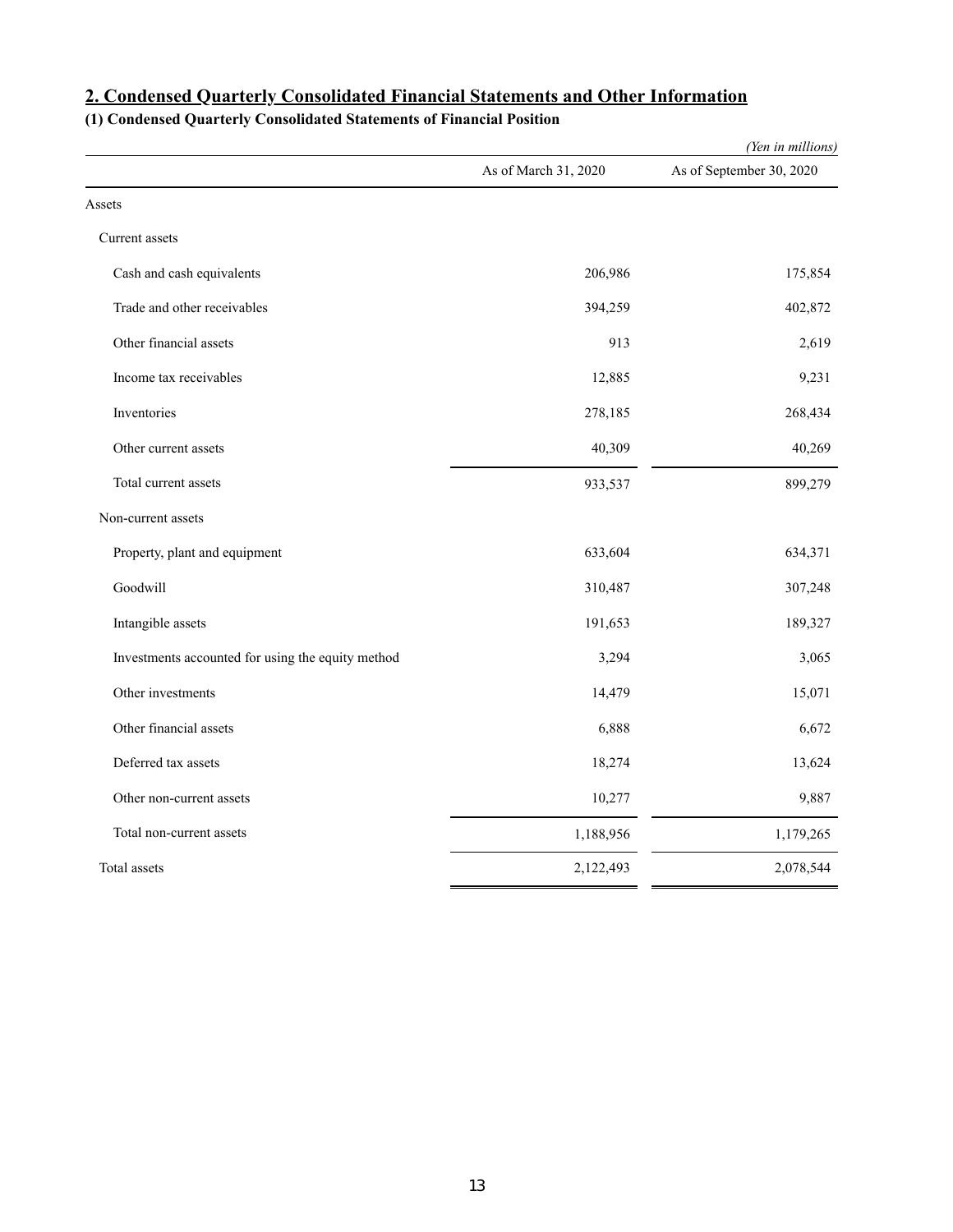|                                                   |                      | (Yen in millions)        |
|---------------------------------------------------|----------------------|--------------------------|
|                                                   | As of March 31, 2020 | As of September 30, 2020 |
| Liabilities                                       |                      |                          |
| Current liabilities                               |                      |                          |
| Short term borrowings                             | 116,954              | 105,712                  |
| Long term debt due within one year                | 111,874              | 98,607                   |
| Trade and other payables                          | 345,193              | 313,366                  |
| Other financial liabilities                       | 9,109                | 4,938                    |
| Income tax payables                               | 18,726               | 17,572                   |
| Provisions                                        | 30,430               | 31,288                   |
| Other current liabilities                         | 64,884               | 64,175                   |
| Total current liabilities                         | 697,170              | 635,658                  |
| Non-current liabilities                           |                      |                          |
| Long term debt                                    | 371,123              | 373,625                  |
| Other financial liabilities                       | 4,085                | 1,948                    |
| Retirement benefit liabilities                    | 31,077               | 31,514                   |
| Provisions                                        | 942                  | 724                      |
| Deferred tax liabilities                          | 45,830               | 44,530                   |
| Other non-current liabilities                     | 4,633                | 4,968                    |
| Total non-current liabilities                     | 457,690              | 457,309                  |
| <b>Total liabilities</b>                          | 1,154,860            | 1,092,967                |
| Equity                                            |                      |                          |
| Common stock                                      | 87,784               | 87,784                   |
| Additional paid-in capital                        | 114,754              | 111,086                  |
| Retained earnings                                 | 924,293              | 956,800                  |
| Other components of equity                        | (115,791)            | (125,210)                |
| Treasury stock                                    | (63,750)             | (63, 856)                |
| Total equity attributable to owners of the parent | 947,290              | 966,604                  |
| Non-controlling interests                         | 20,343               | 18,973                   |
| Total equity                                      | 967,633              | 985,577                  |
| Total liabilities and equity                      | 2,122,493            | 2,078,544                |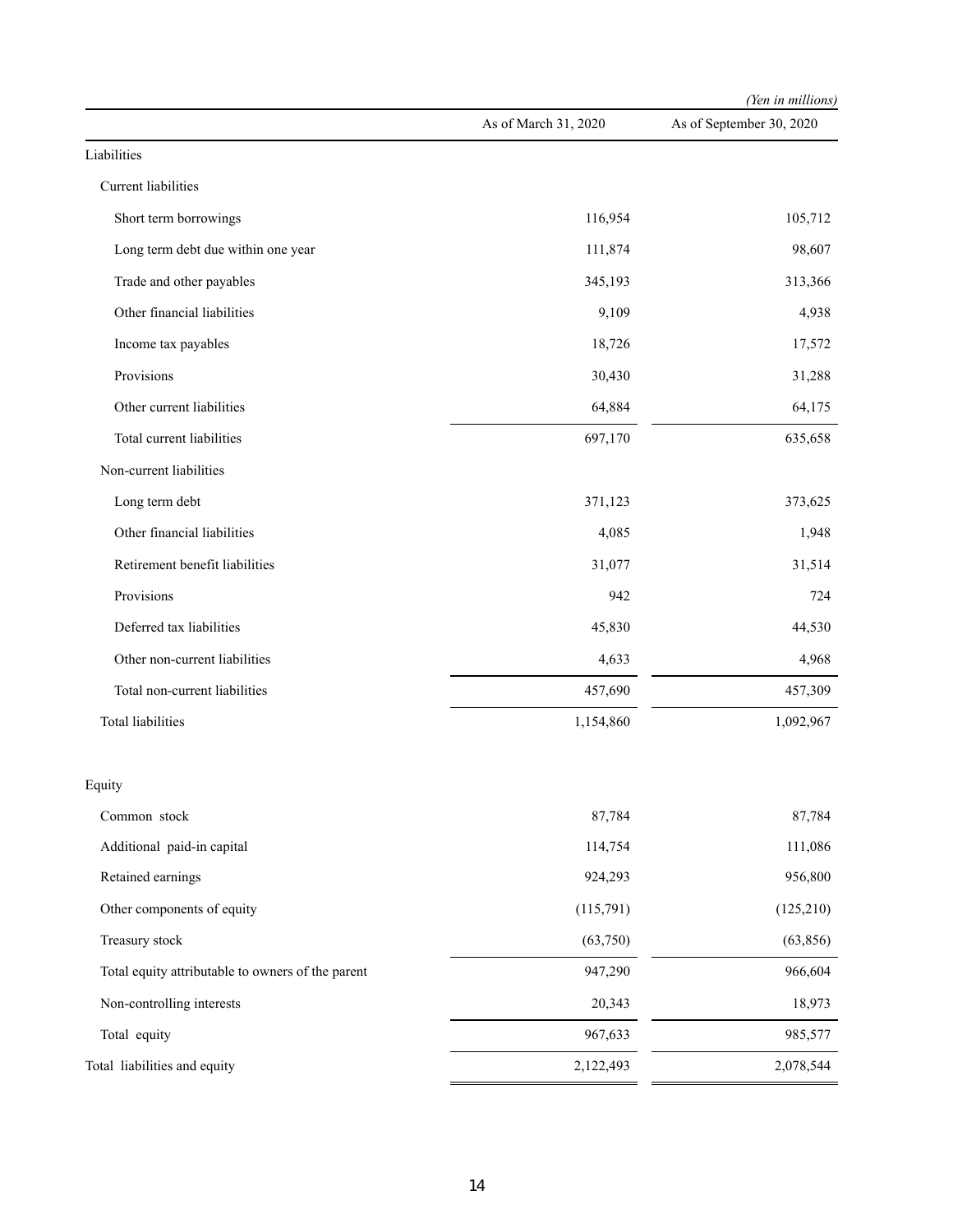# **(2) Condensed Quarterly Consolidated Statements of Income**

# **and Condensed Quarterly Consolidated Statements of Comprehensive Income**

For the six month ended September 30, 2019 and 2020

| <b>Condensed Quarterly Consolidated Statements of Income</b>                    | (Yen in millions)                      |           |  |  |  |
|---------------------------------------------------------------------------------|----------------------------------------|-----------|--|--|--|
|                                                                                 | For the six months ended September 30, |           |  |  |  |
|                                                                                 | 2019                                   | 2020      |  |  |  |
| Continuing operations                                                           |                                        |           |  |  |  |
| Net Sales                                                                       | 751,277                                | 751,794   |  |  |  |
| Cost of sales                                                                   | (582, 773)                             | (585,079) |  |  |  |
| Gross profit                                                                    | 168,504                                | 166,715   |  |  |  |
| Selling, general and administrative expenses                                    | (69, 664)                              | (66, 293) |  |  |  |
| Research and development expenses                                               | (37,053)                               | (31,242)  |  |  |  |
| Operating profit                                                                | 61,787                                 | 69,180    |  |  |  |
| Financial income                                                                | 6,050                                  | 2,230     |  |  |  |
| Financial expenses                                                              | (5,514)                                | (3,202)   |  |  |  |
| Derivative gain (loss)                                                          | (1,730)                                | (620)     |  |  |  |
| Foreign exchange differences                                                    | 3,530                                  | (1,303)   |  |  |  |
| Share of net profit (loss) from associate accounting using the<br>equity method | (793)                                  | (280)     |  |  |  |
| Profit before income taxes                                                      | 63,330                                 | 66,005    |  |  |  |
| Income tax expenses                                                             | (14,959)                               | (16, 567) |  |  |  |
| Profit for the period from continuing operations                                | 48,371                                 | 49,438    |  |  |  |
| Discontinued operations                                                         |                                        |           |  |  |  |
| Loss for the period from discontinued operations                                | (19,955)                               | (99)      |  |  |  |
| Profit for the period                                                           | 28,416                                 | 49,339    |  |  |  |
| Profit for the period attributable to:                                          |                                        |           |  |  |  |
| Owners of the parent                                                            | 27,227                                 | 48,783    |  |  |  |
| Non-controlling interests                                                       | 1,189                                  | 556       |  |  |  |
| Profit for the period                                                           | 28,416                                 | 49,339    |  |  |  |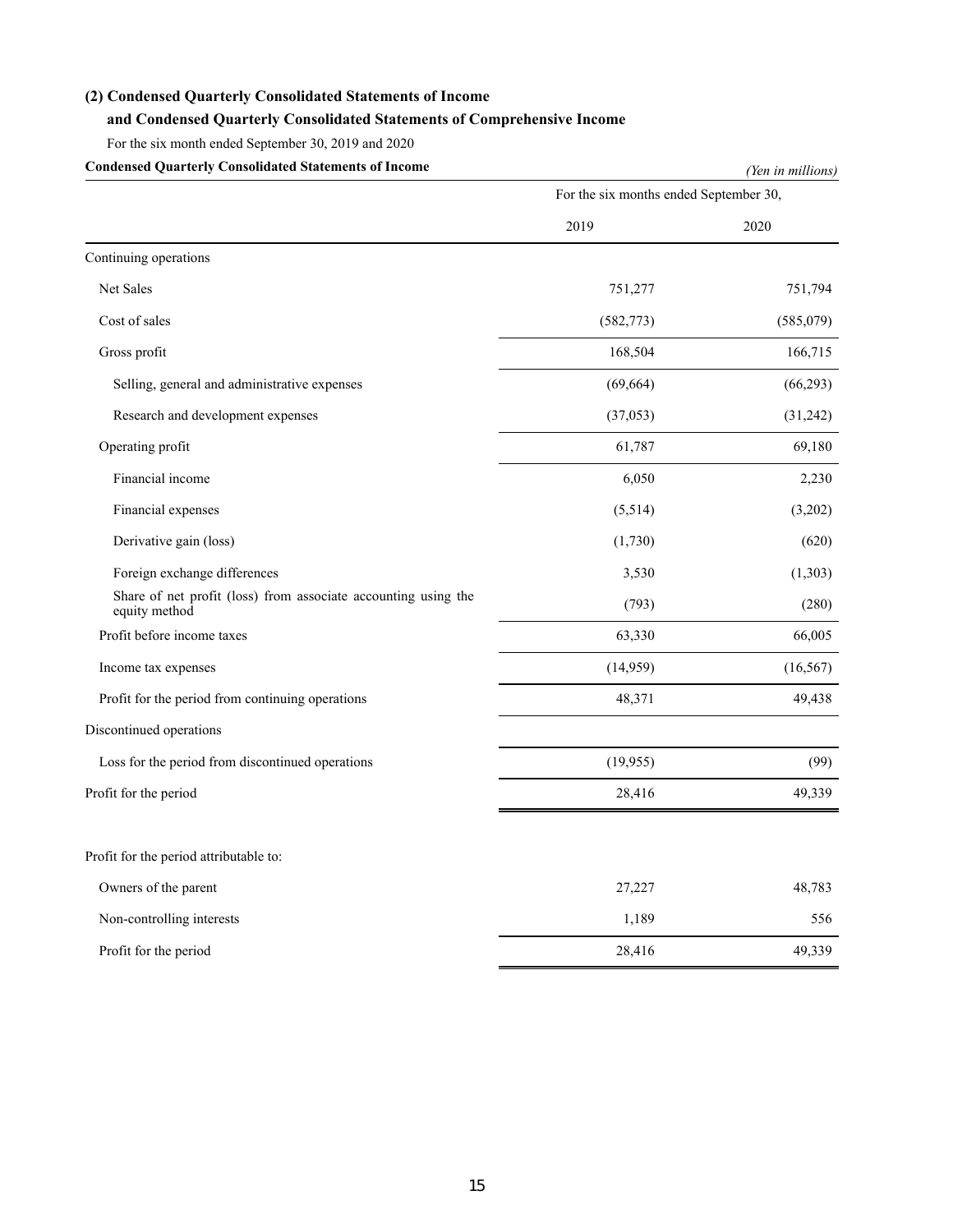# **Condensed Quarterly Consolidated Statements of Comprehensive Income** *(Yen in millions)*

|                                                                    | For the six months ended September 30, |           |  |  |
|--------------------------------------------------------------------|----------------------------------------|-----------|--|--|
|                                                                    | 2019                                   | 2020      |  |  |
| Profit for the period                                              | 28,416                                 | 49,339    |  |  |
| Other comprehensive income, net of taxation                        |                                        |           |  |  |
| Items that will not be reclassified to net profit or loss:         |                                        |           |  |  |
| Remeasurement of defined benefit plans                             | (972)                                  | (21)      |  |  |
| Fair value movements on FVTOCI equity financial assets             | (8)                                    | 478       |  |  |
| Items that may be reclassified to net profit or loss:              |                                        |           |  |  |
| Foreign currency translation adjustments                           | (49, 423)                              | (13, 363) |  |  |
| Effective portion of net changes in fair value of cash flow hedges | (1, 115)                               | 4,096     |  |  |
| Fair value movements on FVTOCI debt financial assets               | 4                                      | 25        |  |  |
| Total other comprehensive income for the period, net of taxation   | (51, 514)                              | (8,785)   |  |  |
| Comprehensive income for the period                                | (23,098)                               | 40,554    |  |  |
| Comprehensive income for the period attributable to:               |                                        |           |  |  |
| Owners of the parent                                               | (22, 868)                              | 39,814    |  |  |
| Non-controlling interests                                          | (230)                                  | 740       |  |  |
| Comprehensive income for the period                                | (23,098)                               | 40,554    |  |  |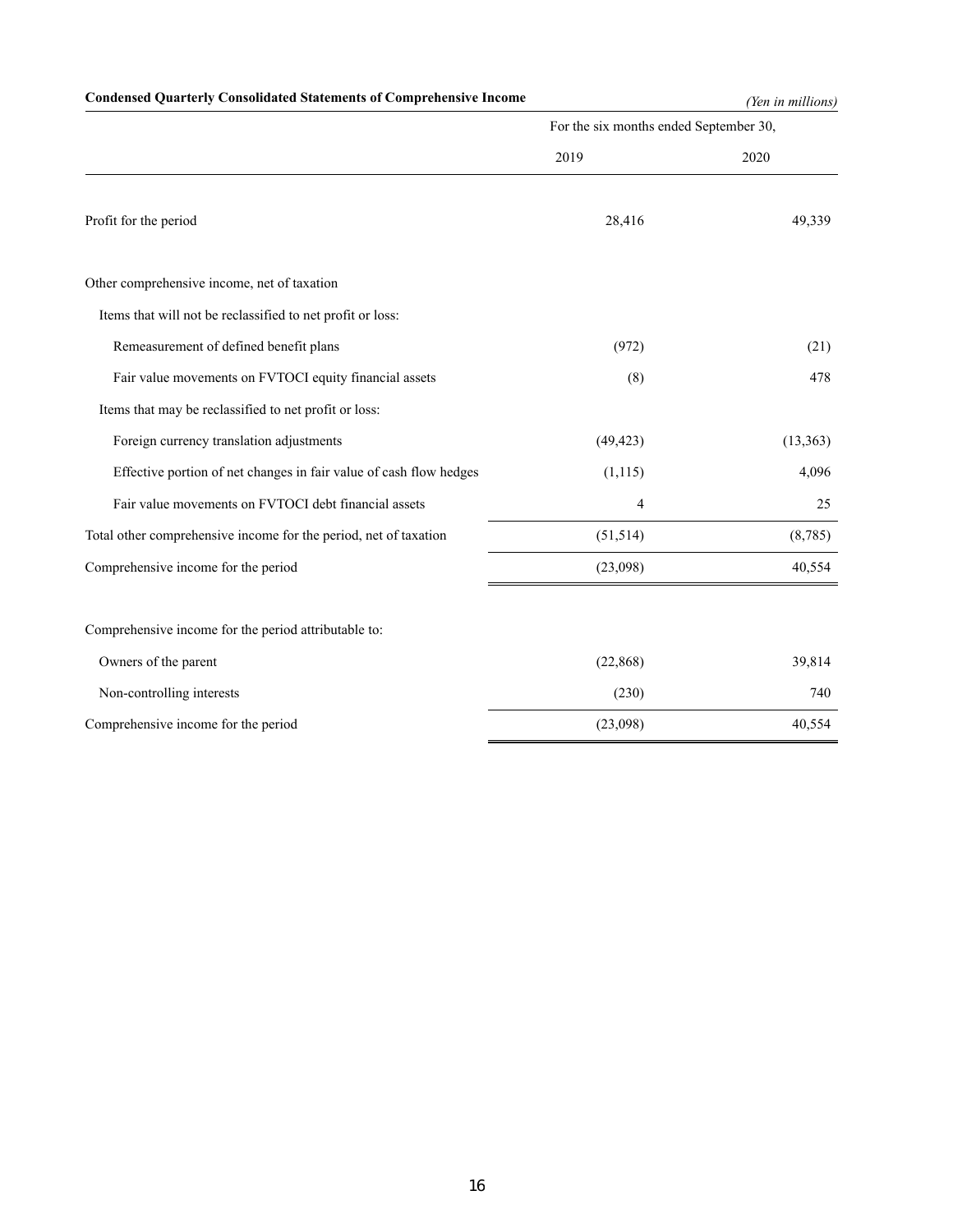# For the three months ended September 30, 2019 and 2020

# **Condensed Quarterly Consolidated Statements of Income**

|                                                                                 |                                                  | (Yen in millions) |
|---------------------------------------------------------------------------------|--------------------------------------------------|-------------------|
|                                                                                 | For the three months ended September 30,<br>2019 | 2020              |
| Continuing operations                                                           |                                                  |                   |
| Net Sales                                                                       | 390,403                                          | 414,918           |
| Cost of sales                                                                   | (301, 628)                                       | (321, 369)        |
| Gross profit                                                                    | 88,775                                           | 93,549            |
| Selling, general and administrative expenses                                    | (36,221)                                         | (36,015)          |
| Research and development expenses                                               | (18, 399)                                        | (16, 147)         |
| Operating profit                                                                | 34,155                                           | 41,387            |
| Financial income                                                                | 3,059                                            | 806               |
| Financial expenses                                                              | (3,213)                                          | (1,523)           |
| Derivative gain (loss)                                                          | (676)                                            | (455)             |
| Foreign exchange differences                                                    | (432)                                            | (1,511)           |
| Share of net profit (loss) from associate accounting<br>using the equity method | (498)                                            | (109)             |
| Profit before income taxes                                                      | 32,395                                           | 38,595            |
| Income tax expenses                                                             | (7,701)                                          | (9,618)           |
| Profit for the period from continuing operations                                | 24,694                                           | 28,977            |
| Discontinued operations                                                         |                                                  |                   |
| Loss for the period from discontinued operations                                | (174)                                            | (25)              |
| Profit for the period                                                           | 24,520                                           | 28,952            |
| Profit for the period attributable to:                                          |                                                  |                   |
| Owners of the parent                                                            | 23,943                                           | 28,725            |
| Non-controlling interests                                                       | 577                                              | 227               |
| Profit for the period                                                           | 24,520                                           | 28,952            |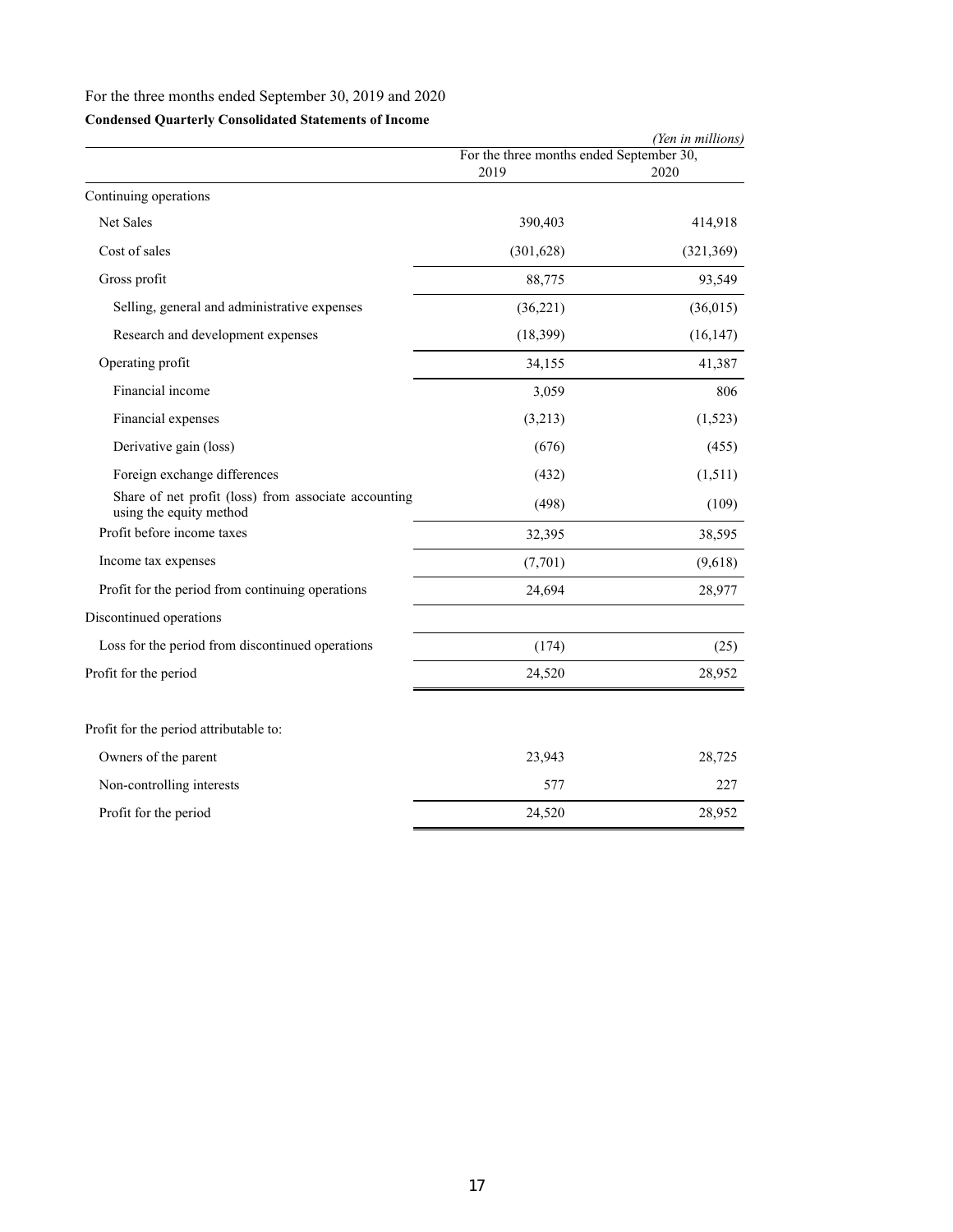|                                                                    |                                          | (Yen in millions) |  |
|--------------------------------------------------------------------|------------------------------------------|-------------------|--|
|                                                                    | For the three months ended September 30, |                   |  |
|                                                                    | 2019                                     | 2020              |  |
| Profit for the period                                              | 24,520                                   | 28,952            |  |
| Other comprehensive income, net of taxation                        |                                          |                   |  |
| Items that will not be reclassified to net profit or loss:         |                                          |                   |  |
| Remeasurement of defined benefit plans                             | 11                                       | 27                |  |
| Fair value movements on FVTOCI equity financial assets             | 307                                      | (38)              |  |
| Items that may be reclassified to net profit or loss:              |                                          |                   |  |
| Foreign currency translation adjustments                           | (15,625)                                 | (10,211)          |  |
| Effective portion of net changes in fair value of cash flow hedges | (995)                                    | 1,394             |  |
| Fair value movements on FVTOCI debt financial assets               | 3                                        | 8                 |  |
| Total other comprehensive income for the period, net of taxation   | (16,299)                                 | (8, 820)          |  |
| Comprehensive income for the period                                | 8,221                                    | 20,132            |  |
|                                                                    |                                          |                   |  |
| Comprehensive income for the period attributable to:               |                                          |                   |  |
| Owners of the parent                                               | 8,330                                    | 19,771            |  |
| Non-controlling interests                                          | (109)                                    | 361               |  |
| Comprehensive income for the period                                | 8,221                                    | 20,132            |  |
|                                                                    |                                          |                   |  |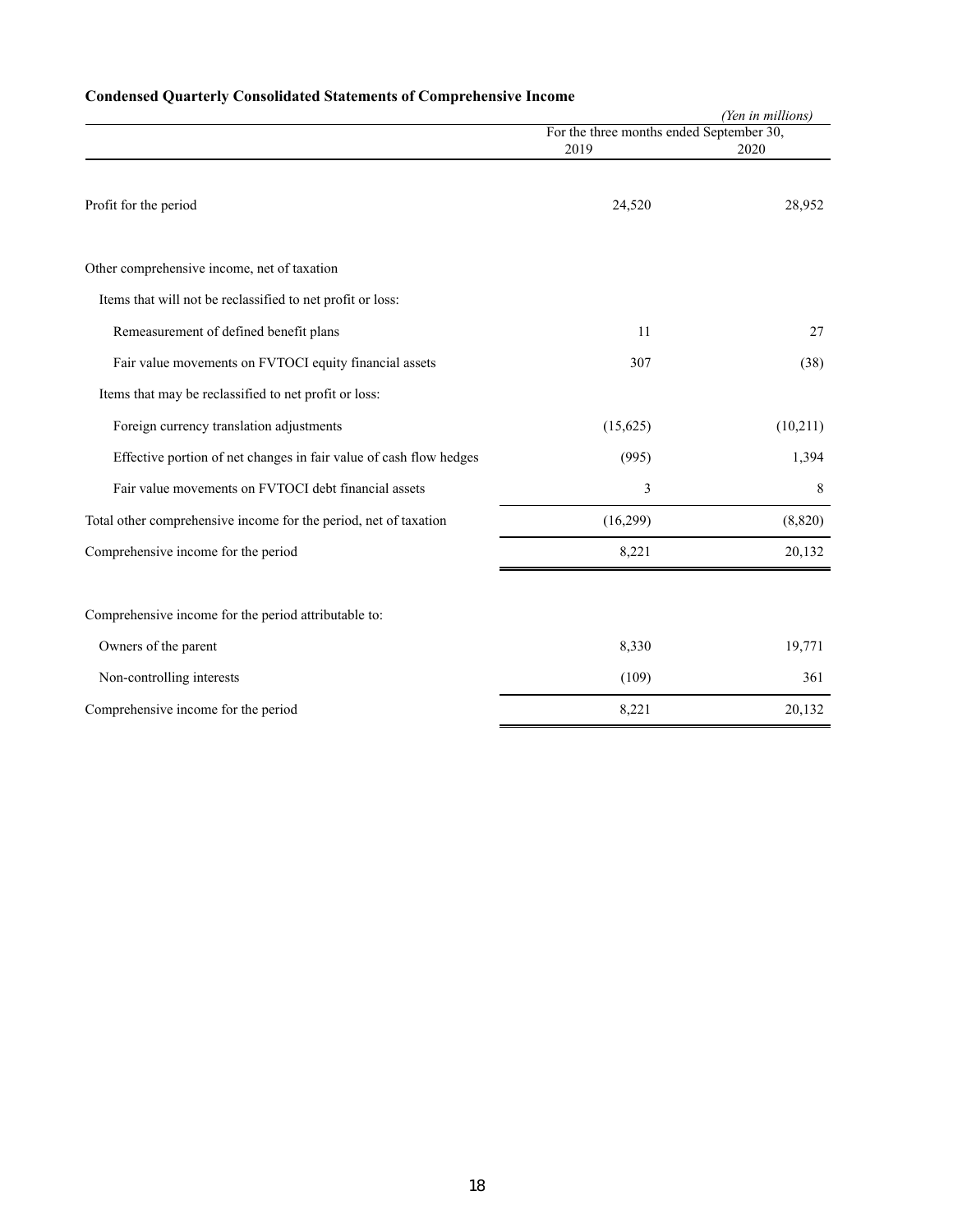### **(3) Condensed Quarterly Consolidated Statements of Changes in Equity**

For the six months ended September 30, 2019 *(Yen in millions)* 

Total equity attributable to owners of the parent Noncontrolling interests  $\text{Common}$  Additional Retained Other Treasury  $\text{Transu}$  controlling Total equity Stock Additional paid-in capital Retained earnings Other components of equity Treasury reasury Total Balance at April 1, 2019 87,784 118,314 900,768 (64,775) (45,296) 996,795 22,834 1,019,629 Changes in accounting policies (407) (407) (407) (407) (407) (407) Balance after restatement 87,784 118,314 900,361 (64,775) (45,296) 996,388 22,834 1,019,222 Comprehensive income Profit for the period 27,227 27,227 27,227 1,189 28,416 Other comprehensive income (50,095) (50,095) (1,419) (51,514) Total comprehensive income (23,098) (23,098) (23,098) (23,098) Transactions with owners directly recognized in equity: Purchase of treasury stock  $(10)$   $(10)$   $(10)$   $(10)$   $(10)$   $(10)$   $(10)$   $(10)$   $(10)$   $(10)$ Dividends paid to the owners of the parent (16,186) (16,186) (16,186) (16,186) - (16,186) Dividends paid to non-controlling interests  $(744)$  (744) (744) Share-based payment transactions 135 135 - 135 Transfer to retained earnings and the set of the set of the set of the set of the set of the set of the set of the set of the set of the set of the set of the set of the set of the set of the set of the set of the set of t Changes in equity by purchase of shares of Changes in equity by purchase of shares of  $(1,449)$  (1,449) (1,449) (1,449) (564) (2,013) Other 178 101 178 Balance at September 30, 2019 87,784 87,784 117,008 910,488 (113,891) (45,302) 956,087 21,397 977,484

For the six months ended September 30, 2020 *(Yen in millions) (Yen in millions)* 

|                                                                         | Total equity attributable to owners of the parent |                                  |                      |                                  |                   |          | Non-                     |              |
|-------------------------------------------------------------------------|---------------------------------------------------|----------------------------------|----------------------|----------------------------------|-------------------|----------|--------------------------|--------------|
|                                                                         | Common<br>Stock                                   | Additional<br>paid-in<br>capital | Retained<br>earnings | Other<br>components<br>of equity | Treasury<br>stock | Total    | controlling<br>interests | Total equity |
| Balance at April 1, 2020                                                | 87,784                                            | 114,754                          | 924,293              | (115,791)                        | (63,750)          | 947,290  | 20,343                   | 967,633      |
| Comprehensive income                                                    |                                                   |                                  |                      |                                  |                   |          |                          |              |
| Profit for the period                                                   |                                                   |                                  | 48,783               |                                  |                   | 48,783   | 556                      | 49,339       |
| Other comprehensive income                                              |                                                   |                                  |                      | (8,969)                          |                   | (8,969)  | 184                      | (8,785)      |
| Total comprehensive income                                              |                                                   |                                  |                      |                                  |                   | 39,814   | 740                      | 40,554       |
| Transactions with owners directly recognized in<br>equity:              |                                                   |                                  |                      |                                  |                   |          |                          |              |
| Purchase of treasury stock                                              |                                                   |                                  |                      |                                  | (110)             | (110)    | $\overline{a}$           | (110)        |
| Dividends paid to the owners of the parent                              |                                                   |                                  | (17, 573)            |                                  |                   | (17,573) |                          | (17, 573)    |
| Dividends paid to non-controlling interests                             |                                                   |                                  |                      |                                  |                   |          | (645)                    | (645)        |
| Share-based payment transactions                                        |                                                   | 81                               |                      |                                  |                   | 81       | $\overline{a}$           | 81           |
| Transfer to retained earnings                                           |                                                   |                                  | 450                  | (450)                            |                   |          |                          |              |
| Changes in equity by purchase of shares of<br>consolidated subsidiaries |                                                   | (3,748)                          |                      |                                  |                   | (3,748)  | (1,506)                  | (5,254)      |
| Other                                                                   |                                                   | (1)                              | 847                  |                                  | 4                 | 850      | 41                       | 891          |
| Balance at September 30, 2020                                           | 87,784                                            | 111,086                          | 956,800              | (125,210)                        | (63, 856)         | 966,604  | 18,973                   | 985,577      |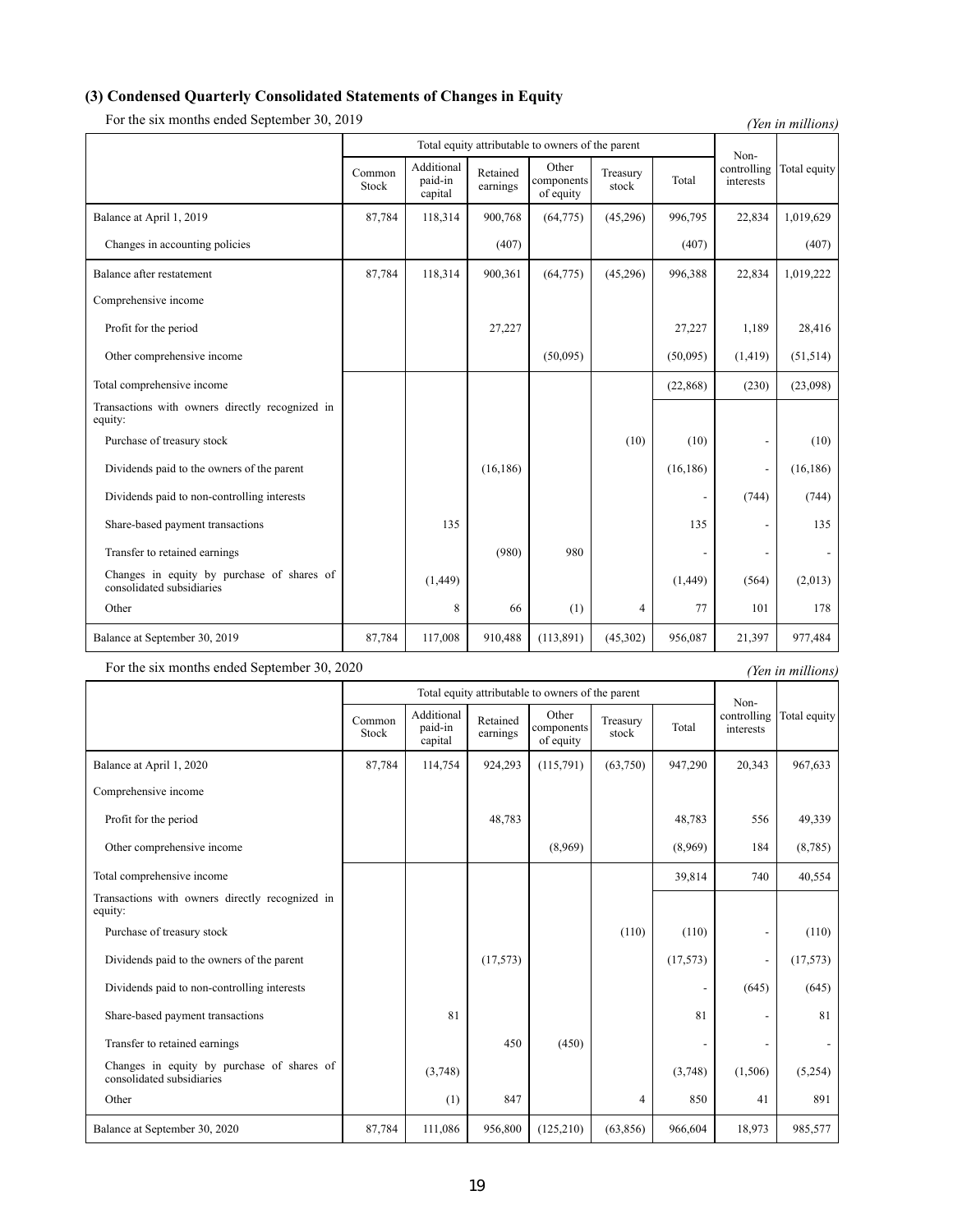# **(4) Condensed Quarterly Consolidated Statements of Cash Flows**

|                                                                                                |                                        | (Yen in millions) |  |
|------------------------------------------------------------------------------------------------|----------------------------------------|-------------------|--|
|                                                                                                | For the six months ended September 30, |                   |  |
|                                                                                                | 2019                                   | 2020              |  |
| Cash flows from operating activities:                                                          |                                        |                   |  |
| Profit for the period from continuing operations                                               | 48,371                                 | 49,438            |  |
| Profit (loss) for the period from discontinued operations                                      | (19, 955)                              | (99)              |  |
| Profit for the period                                                                          | 28,416                                 | 49,339            |  |
| Adjustments to reconcile profit for the period to net cash<br>provided by operating activities |                                        |                   |  |
| Depreciation and amortization                                                                  | 40,127                                 | 47,990            |  |
| Loss (gain) from sales, disposal or impairment of property,<br>plant and equipment             | 958                                    | 1,578             |  |
| Loss from sales of discontinued operations                                                     | 18,381                                 | 99                |  |
| Financial expenses (income)                                                                    | (716)                                  | 1,135             |  |
| Share of net loss (profit) from associate accounting using the<br>equity method                | 793                                    | 280               |  |
| Deferred income taxes                                                                          | 2,253                                  | 1,315             |  |
| Current income taxes                                                                           | 14,347                                 | 15,252            |  |
| Foreign currency adjustments                                                                   | (2,205)                                | (4,704)           |  |
| Increase (decrease) in retirement benefit liability                                            | 1,249                                  | 524               |  |
| Decrease (increase) in accounts receivable                                                     | (8, 464)                               | (16, 724)         |  |
| Decrease (increase) in inventories                                                             | 747                                    | 7,799             |  |
| Increase (decrease) in accounts payable                                                        | 1,920                                  | (1,979)           |  |
| Other, net                                                                                     | (13,781)                               | (12,054)          |  |
| Interests and dividends received                                                               | 5,834                                  | 1,911             |  |
| Interests paid                                                                                 | (5,361)                                | (2,944)           |  |
| Income taxes paid                                                                              | (10,650)                               | (12,703)          |  |
| Net cash provided by operating activities                                                      | 73,848                                 | 76,114            |  |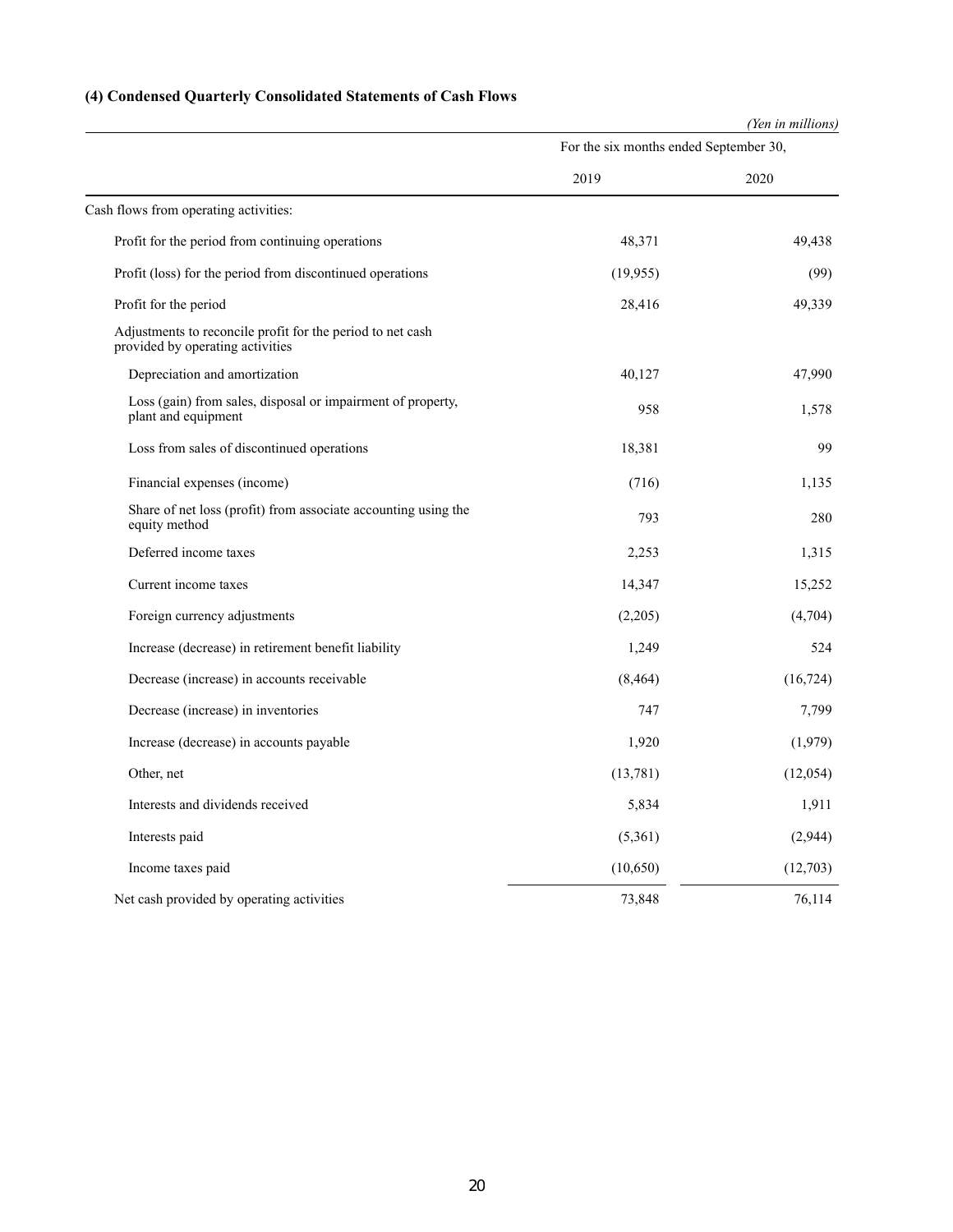*(Yen in millions)*

|                                                                                        | For the six months ended September 30, |           |  |  |
|----------------------------------------------------------------------------------------|----------------------------------------|-----------|--|--|
|                                                                                        | 2019                                   | 2020      |  |  |
| Cash flows from investing activities:                                                  |                                        |           |  |  |
| Additions to property, plant and equipment                                             | (71, 732)                              | (47,529)  |  |  |
| Proceeds from sales of property, plant and<br>equipment                                | 1,005                                  | 1,513     |  |  |
| Additions to intangible assets                                                         | (5, 477)                               | (6,829)   |  |  |
| Proceeds from sales of discontinued operations                                         | 5,771                                  | 2,650     |  |  |
| Acquisitions of business, net of cash acquired                                         | (109, 597)                             | (2,857)   |  |  |
| Other, net                                                                             | (330)                                  | 765       |  |  |
| Net cash used in investing activities                                                  | (180, 360)                             | (52, 287) |  |  |
| Cash flows from financing activities:                                                  |                                        |           |  |  |
| Increase (decrease) in short term borrowings                                           | 24,232                                 | (11, 674) |  |  |
| Proceeds from issuance of long term debt                                               | 2,746                                  |           |  |  |
| Repayments of long term debt                                                           | (18,663)                               | (17,679)  |  |  |
| Proceeds from issuance of bonds                                                        | 100,000                                | 50,000    |  |  |
| Redemption of bonds                                                                    | (15,000)                               | (50,000)  |  |  |
| Payments for acquisition of interests in subsidiaries<br>from noncontrolling interests | (2,035)                                | (5,310)   |  |  |
| Purchase of treasury stock                                                             | (10)                                   | (110)     |  |  |
| Dividends paid to the owners of the parent                                             | (16, 186)                              | (17,573)  |  |  |
| Other, net                                                                             | (927)                                  | (716)     |  |  |
| Net cash (used in) provided by financing activities                                    | 74,157                                 | (53,062)  |  |  |
| Effect of exchange rate changes on cash and<br>cash equivalents                        | (16, 628)                              | (1, 897)  |  |  |
| Net increase (decrease) in cash and cash equivalents                                   | (48,983)                               | (31, 132) |  |  |
| Cash and cash equivalents at beginning of period                                       | 242,267                                | 206,986   |  |  |
| Cash and cash equivalents at end of period                                             | 193,284                                | 175,854   |  |  |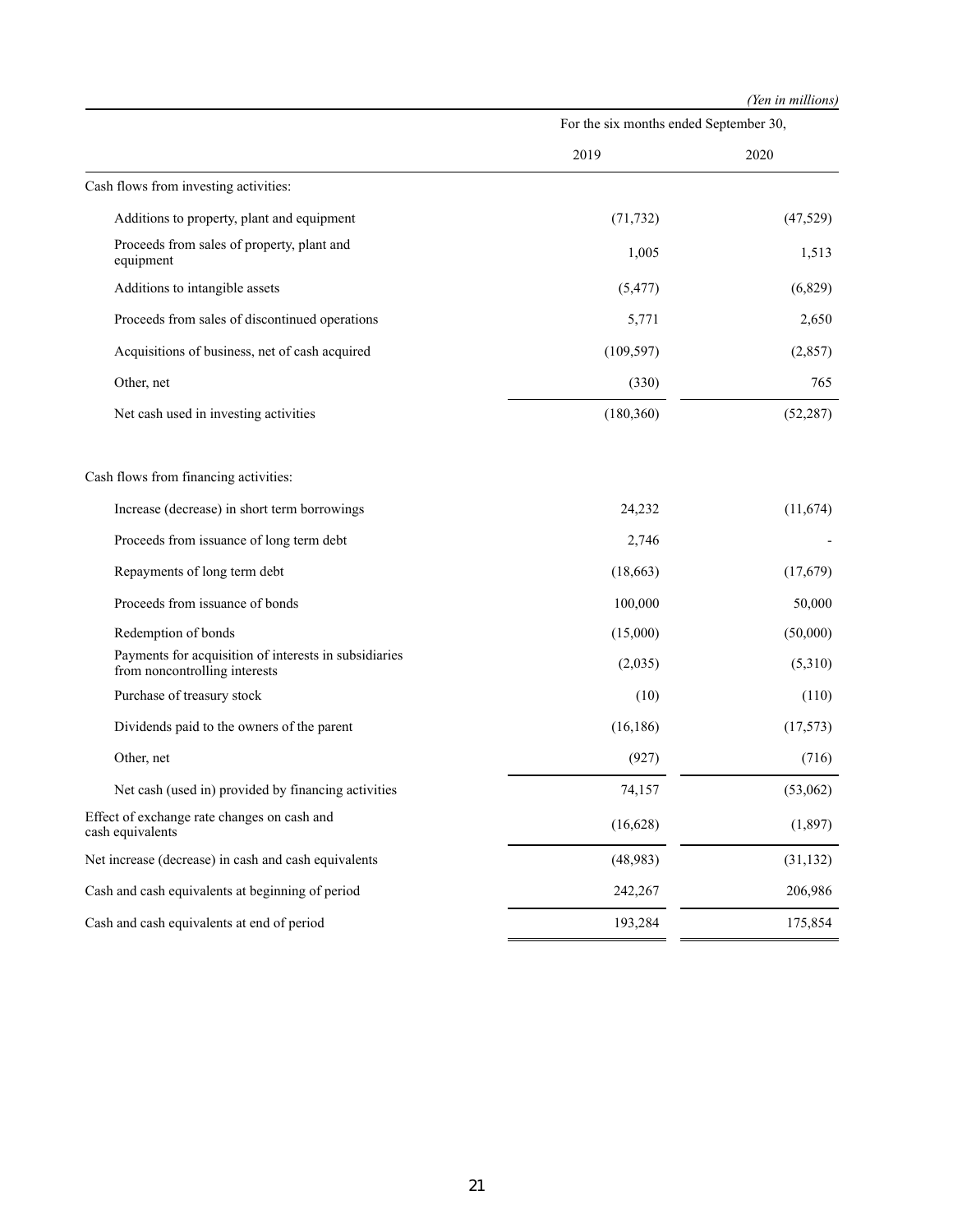## **(5) Notes to Condensed Quarterly Consolidated Financial Statements**

# **Notes Regarding Going Concern Assumption**

Not applicable.

### **Notes to Condensed Quarterly Consolidated Financial Statements**

### **1. Reporting entity**

Nidec Corporation (the "Company") is a corporation located in Japan, whose shares are listed on the Tokyo Stock Exchange.

The registered addresses of headquarters and principal business offices are available on the Company's website

(https://www.nidec.com/en/).

Condensed quarterly consolidated financial statements as of September 30, 2020 and for the six months then ended consist of the Company and its consolidated subsidiaries ("NIDEC") and interests in associates of NIDEC.

NIDEC mainly designs, develops, produces, and sells products as described below:

- 1) Small precision motors, which include spindle motors for hard disk drives, brushless motors, fan motors, vibration motors, brush motors and motor applications.
- 2) Automotive products, which include automotive motors and components.
- 3) Appliance, commercial and industrial products, which include home appliance, commercial and industrial motors and related products.
- 4) Machinery, which includes industrial robots, card readers, test systems, press machines and power transmission drives.
- 5) Electronic and optical components, which include switches, trimmer potentiometers, lens units and camera shutters.
- 6) Others, which include services.

### **2. Basis of preparation**

(1) Compliance with International Financial Reporting Standards (IFRS)

The condensed quarterly consolidated financial statements of NIDEC have been prepared in accordance with IAS 34 "Interim Financial Reporting" pursuant to the provision of article 93 of Regulations for Quarterly Consolidated Financial Statements, as the Company meets the criteria of a "Designated IFRS Specified Company" defined in article 1-2 of the regulations.

The condensed quarterly consolidated financial statements do not include all the information that must be disclosed in the annual consolidated financial statements, and therefore should be used in conjunction with the consolidated financial statements for the year ended March 31, 2020.

### (2) Basis of measurement

The condensed quarterly consolidated financial statements have been prepared on a historical cost basis, except for some assets and liabilities, including derivative and other financial instruments measured at fair value.

### (3) Presentation currency and level of rounding

The condensed quarterly consolidated financial statements are presented in Japanese Yen, which is also the Company's functional currency, and figures are rounded to the nearest million yen, unless otherwise indicated.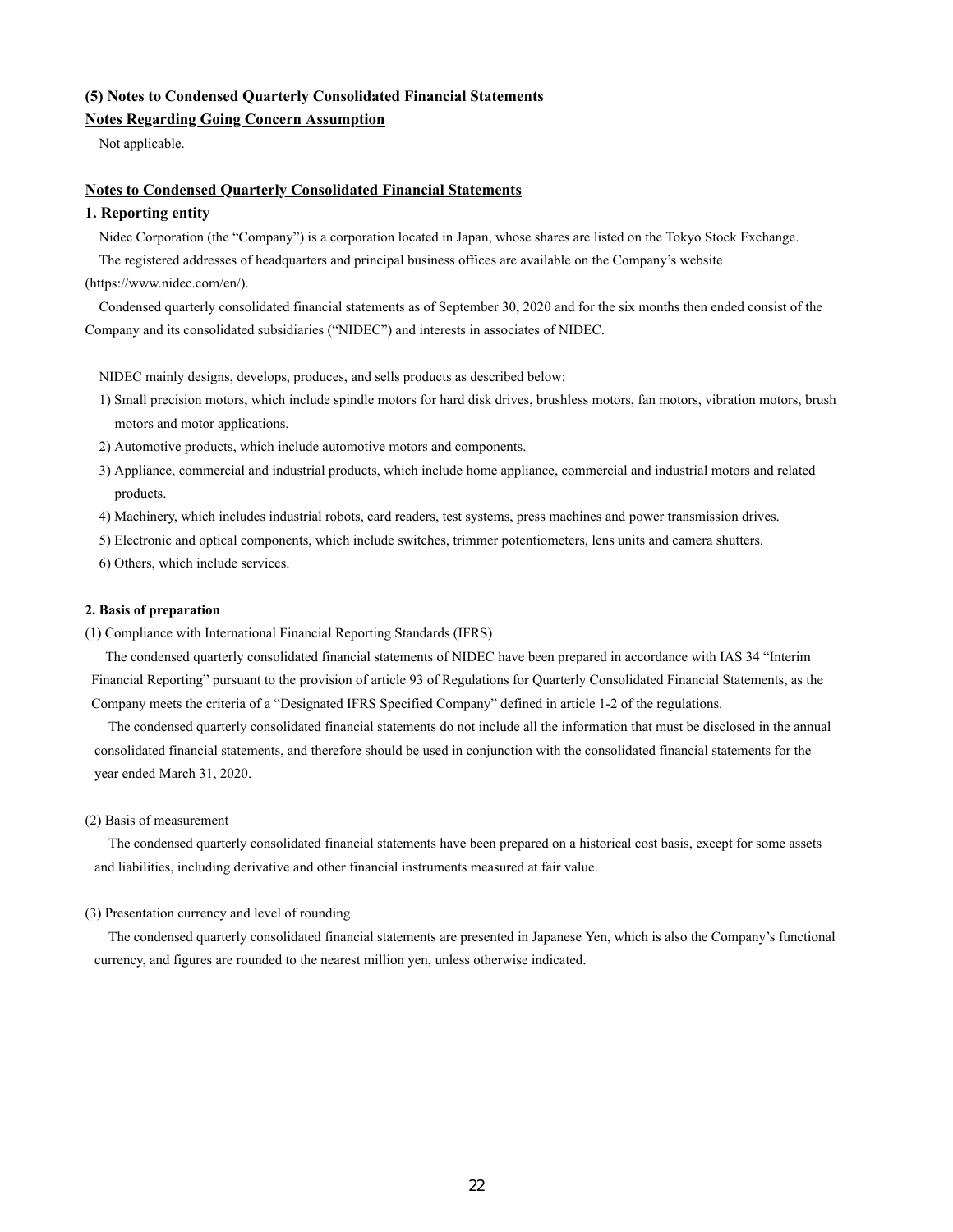### **3. Significant accounting policies**

Significant accounting policies adopted in preparation of the condensed quarterly consolidated financial statements are consistent with those used in the preparation of the NIDEC's annual consolidated financial statements for the year ended March 31, 2020. Income taxes for the six months ended September 30, 2020 are computed using the estimated annual effective tax rate.

### **4. Significant accounting estimates, judgments and assumptions**

The preparation of the condensed quarterly consolidated financial statements requires management to make estimates, judgments and assumptions that affect the reported amounts of assets and liabilities, disclosure of contingent assets and liabilities at the end of the reporting period and the reported amounts of income and expenses during the reporting period. Actual results may differ from those estimates.

The estimates and the assumptions are reviewed on an ongoing basis, and the effects resulting from the revisions of accounting estimates are recognized in the period in which the estimates are revised and in future periods.

Significant accounting estimates and judgments that accompany estimates for the condensed quarterly consolidated financial statements as of September 30, 2020 are same as those estimates and judgments for the consolidated financial statements for the year ended March 31, 2020.

### **5. Business combinations**

NIDEC adopts the provisions of IFRS 3 "Business Combinations".

During the three months ended June 30, 2020, NIDEC completed its valuation of the assets acquired and the liabilities assumed upon the acquisition of the compressor business ("Embraco") and Roboteq, Inc. in the previous fiscal year. In addition, during the three months ended September 30, 2020, NIDEC completed its valuation of the assets acquired and the liabilities assumed upon the acquisition of OMRON Automotive Electronics Co. Ltd. (currently, Nidec Mobility Corporation) in the previous fiscal year. NIDEC's consolidated financial statements for the year ended March 31, 2020 reflect the revision of the initially allocated amounts of acquisition price as NIDEC finalized the provisional accounting treatment for the business combination.

Of the assets acquired and the liabilities assumed upon the acquisitions of companies in the six months ended September 30, 2020, the assets and liabilities which are currently under evaluation have been recorded on NIDEC's consolidated statements of financial position based on provisional management estimation as of September 30, 2020.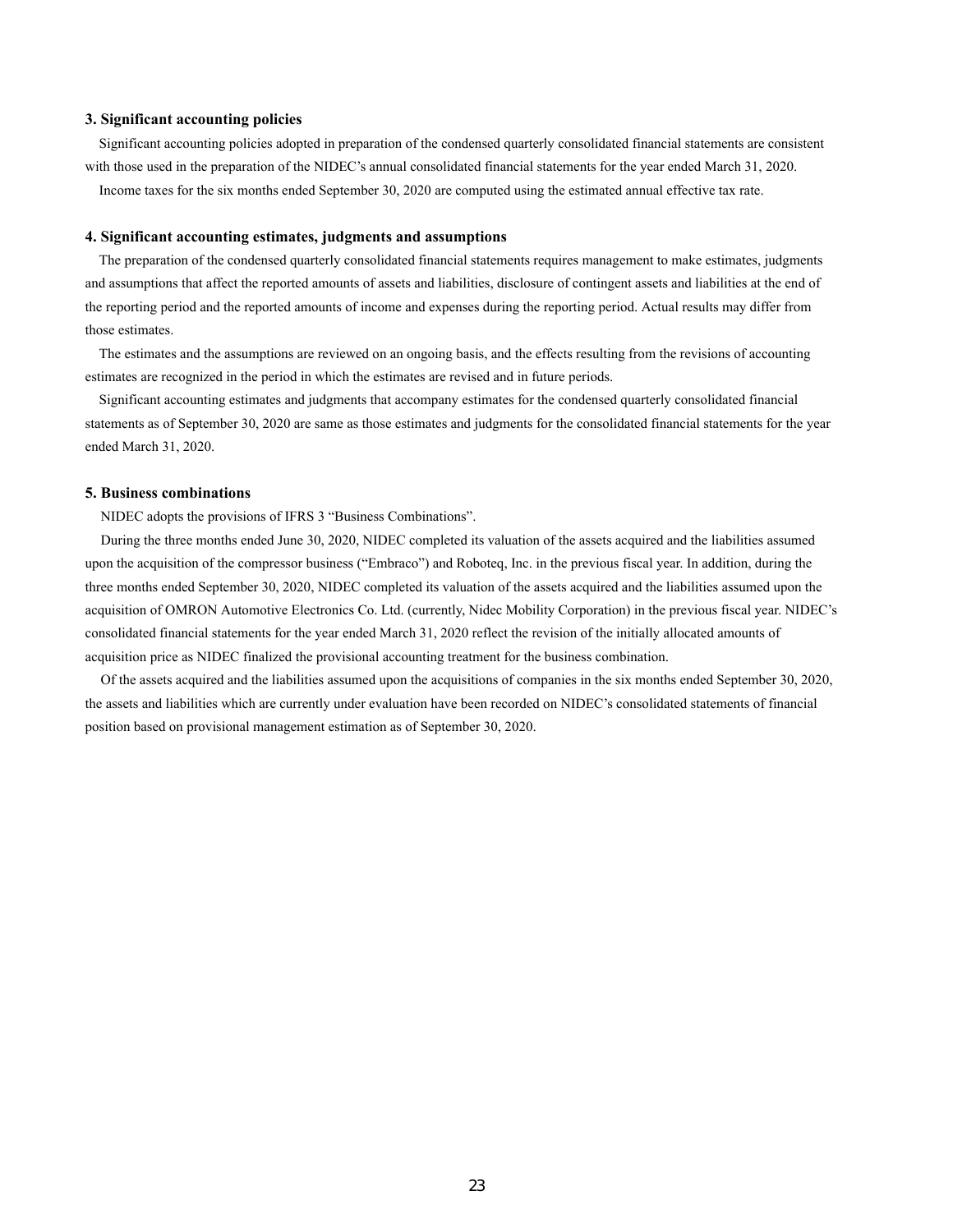# **3. Others (1) Quarterly Financial Data for the three months ended September 30, 2020 and June 30, 2020**

|                                             |                            | (Yen in millions)  |  |  |  |  |
|---------------------------------------------|----------------------------|--------------------|--|--|--|--|
|                                             | For the three months ended |                    |  |  |  |  |
|                                             | June 30, 2020              | September 30, 2020 |  |  |  |  |
| Net sales                                   | 336,876                    | 414,918            |  |  |  |  |
| Operating profit                            | 27,793                     | 41,387             |  |  |  |  |
| Profit before income taxes                  | 27,410                     | 38,595             |  |  |  |  |
| Profit for the period                       | 20,387                     | 28,952             |  |  |  |  |
| Profit attributable to owners of the parent | 20,058                     | 28,725             |  |  |  |  |

# **(2) Information by Product Category**

For the six months ended September 30, 2019 *(Yen in millions)* 

|                    | Small<br>$\cdot$ $\cdot$<br>precision<br>motors | Automotive<br>Products | Appliance,<br>commercial<br>and industrial<br>products | Machinery | Electronic<br>and<br>optical<br>components | Others | Total   | Eliminations/<br>Corporate | Consolidated |
|--------------------|-------------------------------------------------|------------------------|--------------------------------------------------------|-----------|--------------------------------------------|--------|---------|----------------------------|--------------|
| Net sales:         |                                                 |                        |                                                        |           |                                            |        |         |                            |              |
| External sales     | 219,810                                         | 150,832                | 270,580                                                | 76,980    | 30,805                                     | 2,270  | 751,277 | -                          | 751,277      |
| Intersegment       | 3,262                                           | 805                    | 2,608                                                  | 7,561     | 3,133                                      | 968    | 18,337  | (18, 337)                  |              |
| Total              | 223,072                                         | 151,637                | 273,188                                                | 84,541    | 33,938                                     | 3,238  | 769.614 | (18, 337)                  | 751,277      |
| Operating expenses | 198,083                                         | 138,055                | 254,573                                                | 73,352    | 31,550                                     | 2,906  | 698,519 | (9,029)                    | 689,490      |
| Operating profit   | 24,989                                          | 13,582                 | 18,615                                                 | 11,189    | 2,388                                      | 332    | 71,095  | (9,308)                    | 61,787       |

# For the six months ended September 30, 2020 *(Yen in millions)*

.

|                    |                              |                        |                                                        |           |                                            |        |         |                            | ICH HE HELLOID, |
|--------------------|------------------------------|------------------------|--------------------------------------------------------|-----------|--------------------------------------------|--------|---------|----------------------------|-----------------|
|                    | Small<br>precision<br>motors | Automotive<br>Products | Appliance,<br>commercial<br>and industrial<br>products | Machinery | Electronic<br>and<br>optical<br>components | Others | Total   | Eliminations/<br>Corporate | Consolidated    |
| Net sales:         |                              |                        |                                                        |           |                                            |        |         |                            |                 |
| External sales     | 223,462                      | 149,135                | 273,334                                                | 74,650    | 29,607                                     | 1,606  | 751.794 |                            | 751,794         |
| Intersegment       | 1,577                        | 594                    | 2,699                                                  | 4,353     | 1,813                                      | 418    | 11,454  | (11, 454)                  |                 |
| Total              | 225,039                      | 149,729                | 276,033                                                | 79,003    | 31,420                                     | 2,024  | 763,248 | (11, 454)                  | 751,794         |
| Operating expenses | 191,940                      | 145,332                | 254,011                                                | 66,674    | 28,103                                     | 1,843  | 687,903 | (5,289)                    | 682,614         |
| Operating profit   | 33,099                       | 4,397                  | 22,022                                                 | 12,329    | 3,317                                      | 181    | 75,345  | (6,165)                    | 69,180          |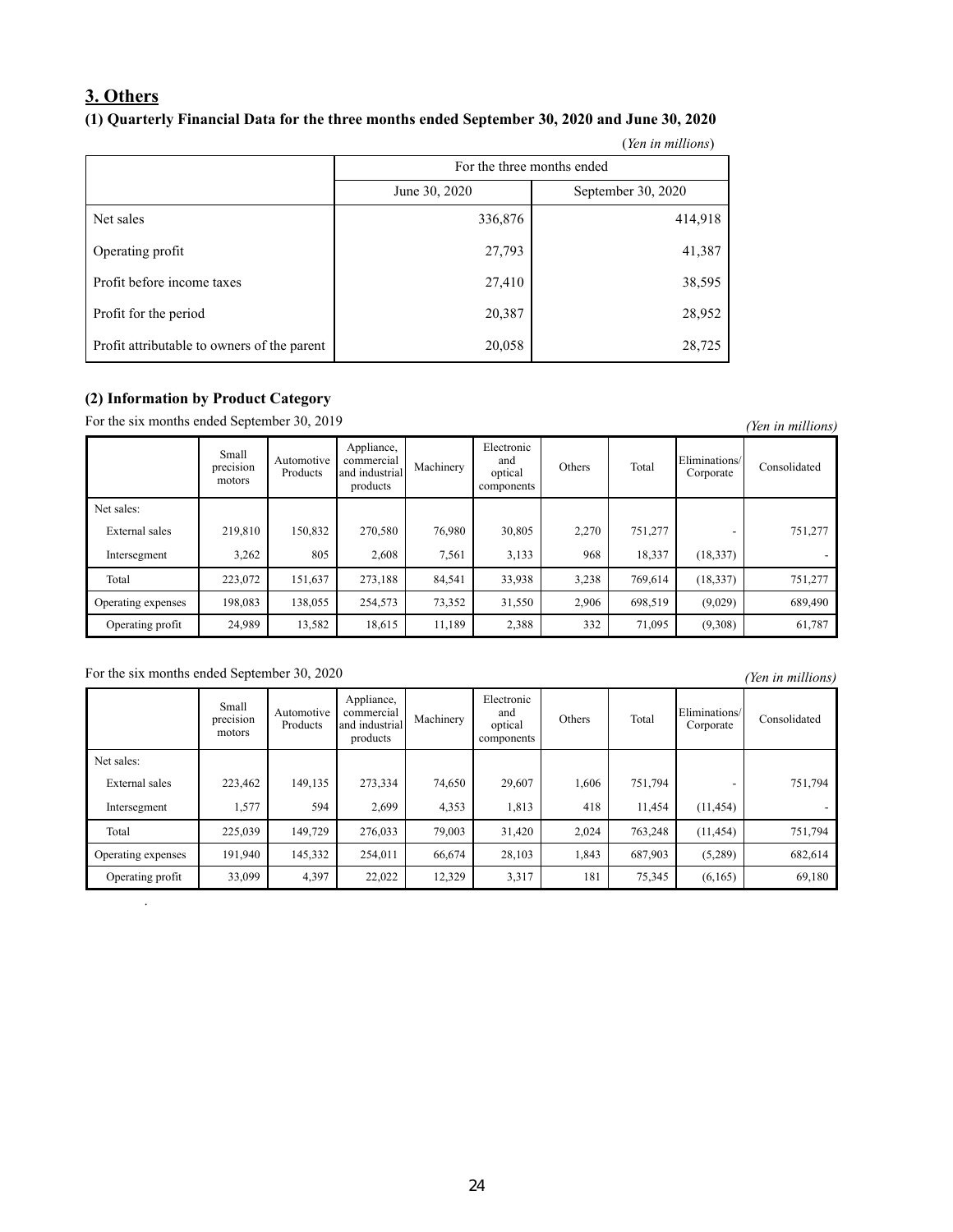For the three months ended September 30, 2019 *(Yen in millions)* 

|                    | Small<br>$\cdot$ $\cdot$<br>precision<br>motors | Automotive<br>Products | Appliance,<br>commercial<br>and industrial<br>products | Machinery | Electronic<br>and<br>optical<br>components | Others | Total   | Eliminations/<br>Corporate | Consolidated |
|--------------------|-------------------------------------------------|------------------------|--------------------------------------------------------|-----------|--------------------------------------------|--------|---------|----------------------------|--------------|
| Net sales:         |                                                 |                        |                                                        |           |                                            |        |         |                            |              |
| External sales     | 111,804                                         | 75,344                 | 147,571                                                | 38,894    | 15,635                                     | 1,155  | 390,403 | -                          | 390,403      |
| Intersegment       | 1,347                                           | 344                    | 1,331                                                  | 3,425     | 1,810                                      | 465    | 8,722   | (8, 722)                   |              |
| Total              | 113,151                                         | 75,688                 | 148,902                                                | 42,319    | 17,445                                     | 1,620  | 399,125 | (8, 722)                   | 390,403      |
| Operating expenses | 98,656                                          | 68,873                 | 138,962                                                | 36,437    | 16,348                                     | 1,476  | 360,752 | (4,504)                    | 356,248      |
| Operating profit   | 14,495                                          | 6,815                  | 9,940                                                  | 5,882     | 1,097                                      | 144    | 38,373  | (4,218)                    | 34,155       |

For the three months ended September 30, 2020 *(Yen in millions)* 

|                    | Small<br>$\cdot$ $\cdot$<br>precision<br>motors | Automotive<br>Products | Appliance,<br>commercial<br>and industrial<br>products | Machinery | Electronic<br>and<br>optical<br>components | Others | Total   | Eliminations/<br>Corporate | Consolidated |
|--------------------|-------------------------------------------------|------------------------|--------------------------------------------------------|-----------|--------------------------------------------|--------|---------|----------------------------|--------------|
| Net sales:         |                                                 |                        |                                                        |           |                                            |        |         |                            |              |
| External sales     | 119,044                                         | 92,338                 | 148.238                                                | 38,921    | 15,521                                     | 856    | 414,918 | $\overline{\phantom{a}}$   | 414,918      |
| Intersegment       | 876                                             | 312                    | 1,559                                                  | 2,198     | 1,072                                      | 196    | 6,213   | (6,213)                    |              |
| Total              | 119,920                                         | 92,650                 | 149,797                                                | 41,119    | 16,593                                     | 1,052  | 421,131 | (6,213)                    | 414,918      |
| Operating expenses | 101,104                                         | 87,995                 | 136,742                                                | 34,971    | 14,772                                     | 955    | 376,539 | (3,008)                    | 373,531      |
| Operating profit   | 18.816                                          | 4,655                  | 13,055                                                 | 6,148     | 1,821                                      | 97     | 44,592  | (3,205)                    | 41,387       |

(Notes) 1. Product categories are classified based on similarities in product type, product attributes, and production and sales methods. 2. Major products of each product category:

(1) Small precision motors: Spindle motors for HDDs, brushless motors, fan motors, vibration motors, brush motors and motor applications, etc.

(2) Automotive products: Automotive motors and components.

- (3) Appliance, commercial and industrial products: Home appliance, commercial and industrial motors and related products.
- (4) Machinery: Industrial robots, card readers, test systems, press machines and power transmission drives, etc.

(5) Electronic and optical components: Switches, trimmer potentiometers, lens units and camera shutters, etc.

(6) Others: Services, etc.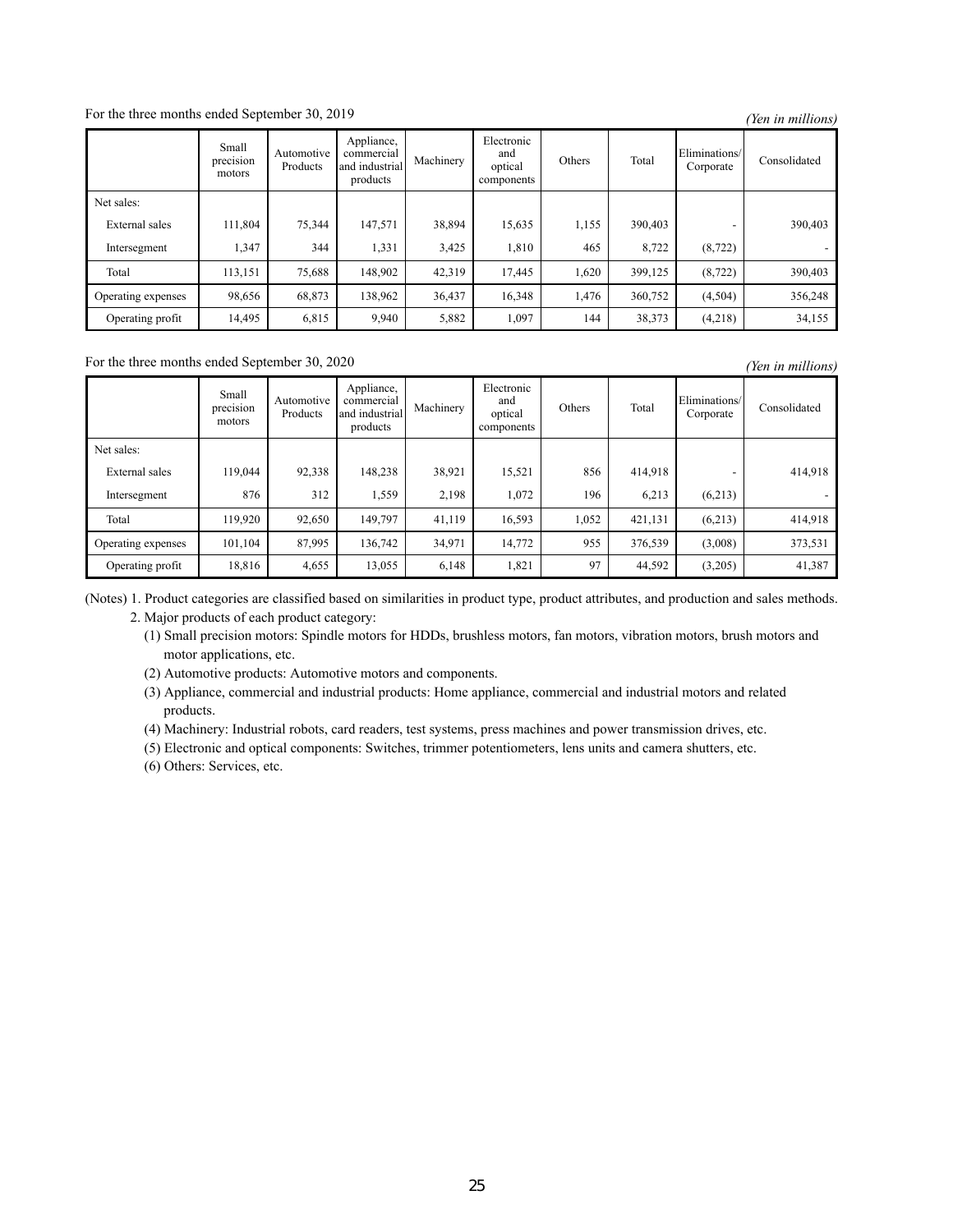# **(3) Sales by Geographic Segment**

|           |                                        |                      |         |               |           | (Yen in millions) |
|-----------|----------------------------------------|----------------------|---------|---------------|-----------|-------------------|
|           | For the six months ended September 30, | Increase or decrease |         |               |           |                   |
|           | 2019                                   |                      | 2020    |               |           |                   |
|           | Amounts                                | $\frac{0}{0}$        | Amounts | $\frac{0}{0}$ | Amounts   | $\frac{0}{0}$     |
| Japan     | 136,739                                | 18.2                 | 125,031 | 16.6          | (11,708)  | (8.6)             |
| U.S.A.    | 144,768                                | 19.3                 | 151,922 | 20.2          | 7,154     | 4.9               |
| Singapore | 17,891                                 | 2.4                  | 20,192  | 2.7           | 2,301     | 12.9              |
| Thailand  | 59,683                                 | 7.9                  | 68,468  | 9.1           | 8,785     | 14.7              |
| Germany   | 62,914                                 | 8.4                  | 44,808  | 6.0           | (18, 106) | (28.8)            |
| China     | 174,781                                | 23.2                 | 196,306 | 26.1          | 21,525    | 12.3              |
| Others    | 154,501                                | 20.6                 | 145,067 | 19.3          | (9, 434)  | (6.1)             |
| Total     | 751,277                                | 100.0                | 751,794 | 100.0         | 517       | 0.1               |

For the three months ended September 30, Increase or decrease 2019 2020 Amounts 9% Amounts 9% Amounts 9% Japan | 67,721 | 17.3 | 64,795 | 15.6 | (2,926) | (4.3) U.S.A. 76,194 19.5 88,243 21.2 12,049 15.8 Singapore | 9,415 2.4 10,665 2.6 1,250 13.3 Thailand 1 30,297 7.8 38,507 9.3 8,210 27.1 Germany 31,258 8.0 26,439 6.4 (4,819) (15.4) China 191,787 23.5 105,262 25.4 13,475 14.7 Others 1.33, 2016 19.5 (2,724) 83,731 21.5 81,007 19.5 (2,724) Total 190,403 100.0 414,918 100.0 24,515 6.3 *(Yen in millions)*

(Note) The sales are classified by domicile of the seller, and the figures exclude intra-segment transactions.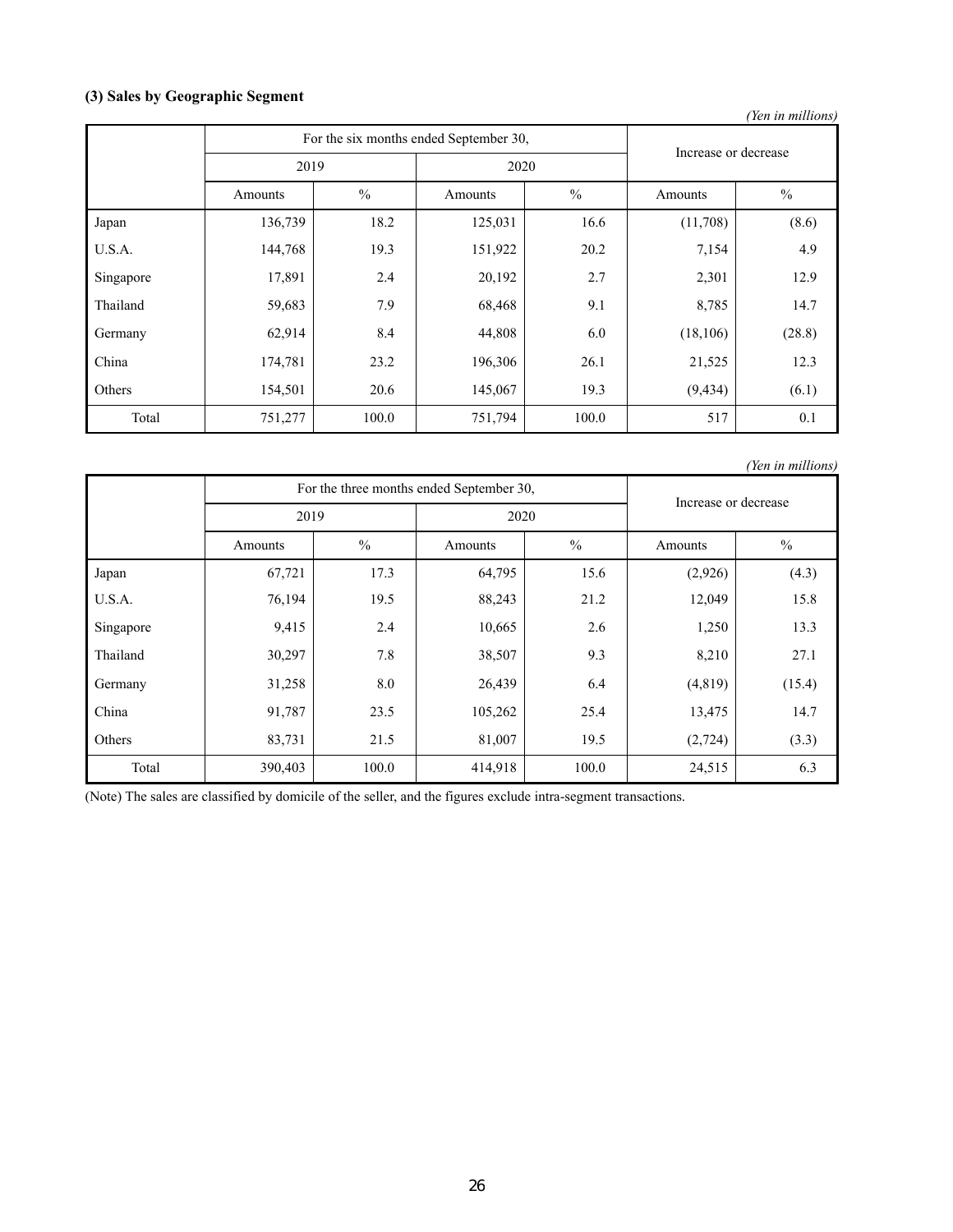# **(4) Sales by Region**

*(Yen in millions)*

|                | For the six months ended September 30, |               |         |               | Increase or decrease |               |  |
|----------------|----------------------------------------|---------------|---------|---------------|----------------------|---------------|--|
|                | 2019                                   |               | 2020    |               |                      |               |  |
|                | Amounts                                | $\frac{0}{0}$ | Amounts | $\frac{0}{0}$ | Amounts              | $\frac{0}{0}$ |  |
| North America  | 162,262                                | 21.6          | 162,834 | 21.7          | 572                  | 0.4           |  |
| Asia           | 346,384                                | 46.1          | 370,613 | 49.3          | 24,229               | 7.0           |  |
| Europe         | 128,958                                | 17.2          | 113,855 | 15.1          | (15, 103)            | (11.7)        |  |
| Others         | 17,722                                 | 2.3           | 17,425  | 2.3           | (297)                | (1.7)         |  |
| Overseas total | 655,326                                | 87.2          | 664,727 | 88.4          | 9,401                | 1.4           |  |
| Japan          | 95,951                                 | 12.8          | 87,067  | 11.6          | (8,884)              | (9.3)         |  |
| Total          | 751,277                                | 100.0         | 751,794 | 100.0         | 517                  | 0.1           |  |

*(Yen in millions)*

|                | For the three months ended September 30, |               |         |               | Increase or decrease |               |
|----------------|------------------------------------------|---------------|---------|---------------|----------------------|---------------|
|                | 2019                                     |               | 2020    |               |                      |               |
|                | Amounts                                  | $\frac{0}{0}$ | Amounts | $\frac{0}{0}$ | Amounts              | $\frac{0}{0}$ |
| North America  | 80,327                                   | 20.6          | 94,305  | 22.7          | 13,978               | 17.4          |
| Asia           | 183,847                                  | 47.1          | 196,580 | 47.4          | 12,733               | 6.9           |
| Europe         | 65,464                                   | 16.8          | 66,122  | 16.0          | 658                  | 1.0           |
| Others         | 12,579                                   | 3.2           | 10,828  | 2.6           | (1,751)              | (13.9)        |
| Overseas total | 342,217                                  | 87.7          | 367,835 | 88.7          | 25,618               | 7.5           |
| Japan          | 48,186                                   | 12.3          | 47,083  | 11.3          | (1,103)              | (2.3)         |
| Total          | 390,403                                  | 100.0         | 414,918 | 100.0         | 24,515               | 6.3           |

(Note) The sales are classified by domicile of the buyer, and the figures exclude intra-segment transactions.